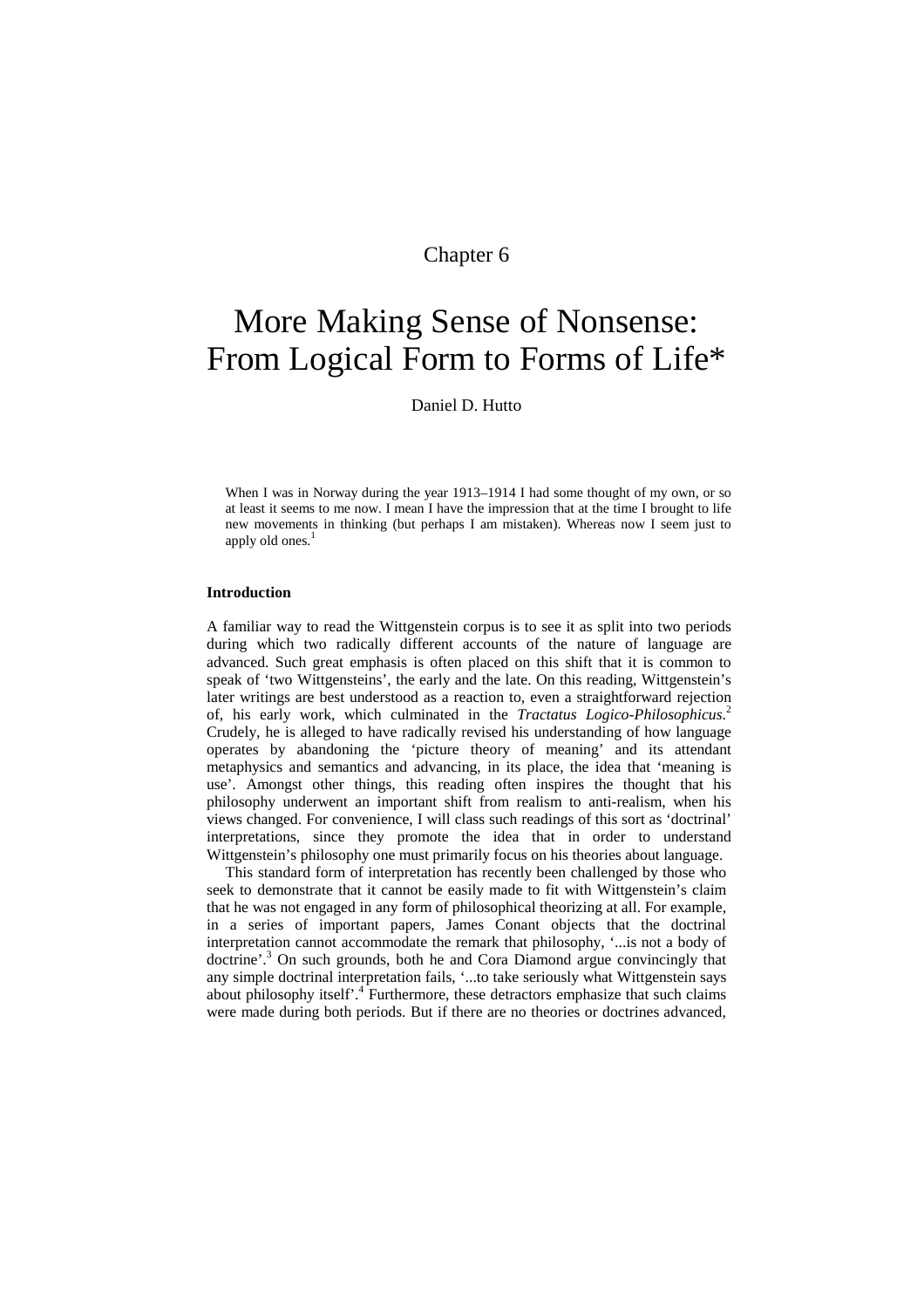even in the *Tractatus,* then familiar talk of the 'picture theory of meaning' and the 'doctrine of showing' is wrongheaded. For the fact is that it is not possible to make sense of such labels unless it is also accepted that the book contains, '...numerous doctrines which Wittgenstein holds cannot be put into words'.<sup>5</sup> Diamond regards such acceptance as a 'chickening out' response brought on by a failure of nerve, poor interpretation or both.

 Instead, they bid us to focus on Wittgenstein's self-avowed method of clarification by which sense and nonsense are to be distinguished. They ask us to take heed of his warning against what would otherwise be a natural misreading. He explicitly says:

Philosophy aims at the logical clarification of thought. Philosophy is not a body of doctrine but an activity. A philosophical work consists essentially of elucidations.  $(TLP 4.112)^6$ 

 In line with this, we are urged to adopt a very austere reading of the *Tractatus*  that sees it in terms of a therapeutic project, with the purpose of 'working on the reader'. Wittgenstein's aim remained constant during his early and late periods. It was always, '...to take the reader from a piece of disguised nonsense to a piece of undisguised nonsense'.<sup>7</sup> Read in this light one can, '...insist upon a greater continuity in his work than most previous commentators have allowed'.<sup>8</sup> Yet, neither Conant nor Diamond deny that there is '...an equally significant discontinuity in the form of the investigation through which this aim is prosecuted'.<sup>9</sup>

 There is much to recommend this reading – both as a corrective and especially as a means of getting us to focus on otherwise neglected issues in Wittgenstein studies such as the style of his authorship.10 Moreover, it makes the study of his early writings as important as his later ones if we seek to understand properly his views on the nature and end of philosophy. However, in its extreme form, the therapeutic interpretation is implausible and threatens to obscure some important aspects of the development of Wittgenstein's thought. In this respect, used as the sole means of reading Wittgenstein, it can be as distorting as the more popular doctrinal interpretation.

 As I have said, Diamond holds that to adopt this reading properly we must 'resolutely' give up the idea that Wittgenstein ever attempted to advocate any doctrines (cf. TLP 4.112). She recommends that to the extent that any of the remarks in the *Tractatus* appear to gesture towards something metaphysically external to language they should be read in an ironic sense.<sup>11</sup> In her view, '...the notion of something true to reality but not sayably true is to be used only with the awareness that it itself belongs to what has to be thrown away'.12 However, coming to terms with the nature of Wittgenstein's message in the *Tractatus* is tricky. In my view we must distinguish the claim that the *Tractatus* is advancing some kind of 'theory' from the claim that it makes genuine assumptions about the nature of language, in a way that Diamond's reading hold it does not. Put simply, I shall argue that we ought to adopt an anti-metaphysical reading of the work, while firmly retaining the view that it does make assumptions about the nature of language that it ought not. This is necessary if we want to accept that the book has an internal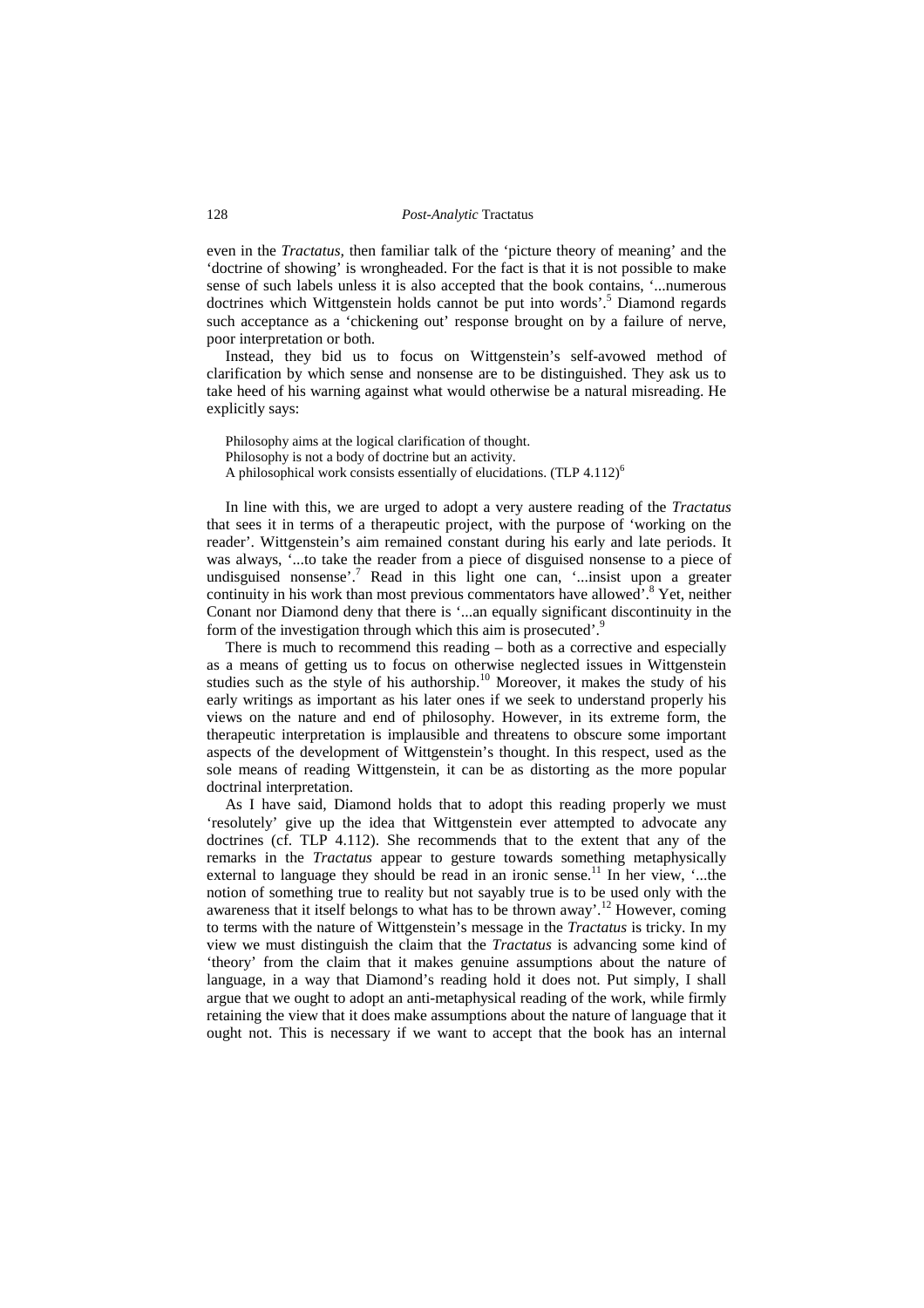tension and I will be arguing that it is only by abandoning the ironic reading and doing so that it is possible to make best interpretative sense of it.

 Let us begin by focusing on what is right about the therapeutic reading, by considering the nature of Wittgenstein's clarificatory project and the extent to which he was successful in prosecuting it.

#### **Philosophical Nonsense**

To many, the *Tractatus* appears to be a strange, escalating series of philosophical pronouncements. As Brockhaus suggests, it is usual for it to be viewed as an undefended presentation of semi-independent metaphysical theses. He writes:

Compressed, presented *ex cathedra* without argument and in a curious vatic voice, it offers an accelerating series of remarks on the world, logic, and the essence of language, suddenly and quite mysteriously blossoming into cryptic claims about the will, ethics, 'God' and 'The Mystical'.<sup>13</sup>

 Yet I claim that rather than embodying a set of dogmatically advanced statements, its remarks are meant to provide a kind of philosophical therapy. To this extent I agree with Conant and Diamond, but I do not accept that these remarks are advanced in an ironic spirit or with the intent that they should be 'thrown away'. They are supposed to get us to see what ought to be obvious to us all. To use the language of the later writings, they are supposed to be mere reminders of what we ought already to know.<sup>14</sup> They are supposed to be redescriptions that make evident what should be obvious to anyone not led astray by philosophical theorizing. They offer no new information; rather they are, '...an attempt to draw our attention to something that lies before our eyes'.<sup>15</sup>

 Wittgenstein's early treatment of logic provides the best and clearest example of how philosophy can clarify matters and expose philosophical nonsense, without advancing any kind of theory. To fully appreciate this it is useful to consider the context in which this approach developed. He writes:

All philosophy is a 'critique of language'....It was Russell who performed the service of showing that the apparent logical form of a proposition need not be its real one. (TLP 4.0031)

 In praising Russell's good work, Wittgenstein is, of course, applauding the kind of analysis that lies at the heart of the theory of descriptions. On that approach, troublesome definite descriptions – such as those that seemingly pick out nonexistent entities or impossible objects – are logically analysed to reveal that they are in fact non-referring. Such items generated terrible problems for the metaphysics of Platonic Atomism, which all too easily became committed to the existence (or more precisely subsistence) of impossible objects simply by mentioning them in coherent propositions. For example, it seems that we need to posit the existence of round-squares in order to account for the fact that we can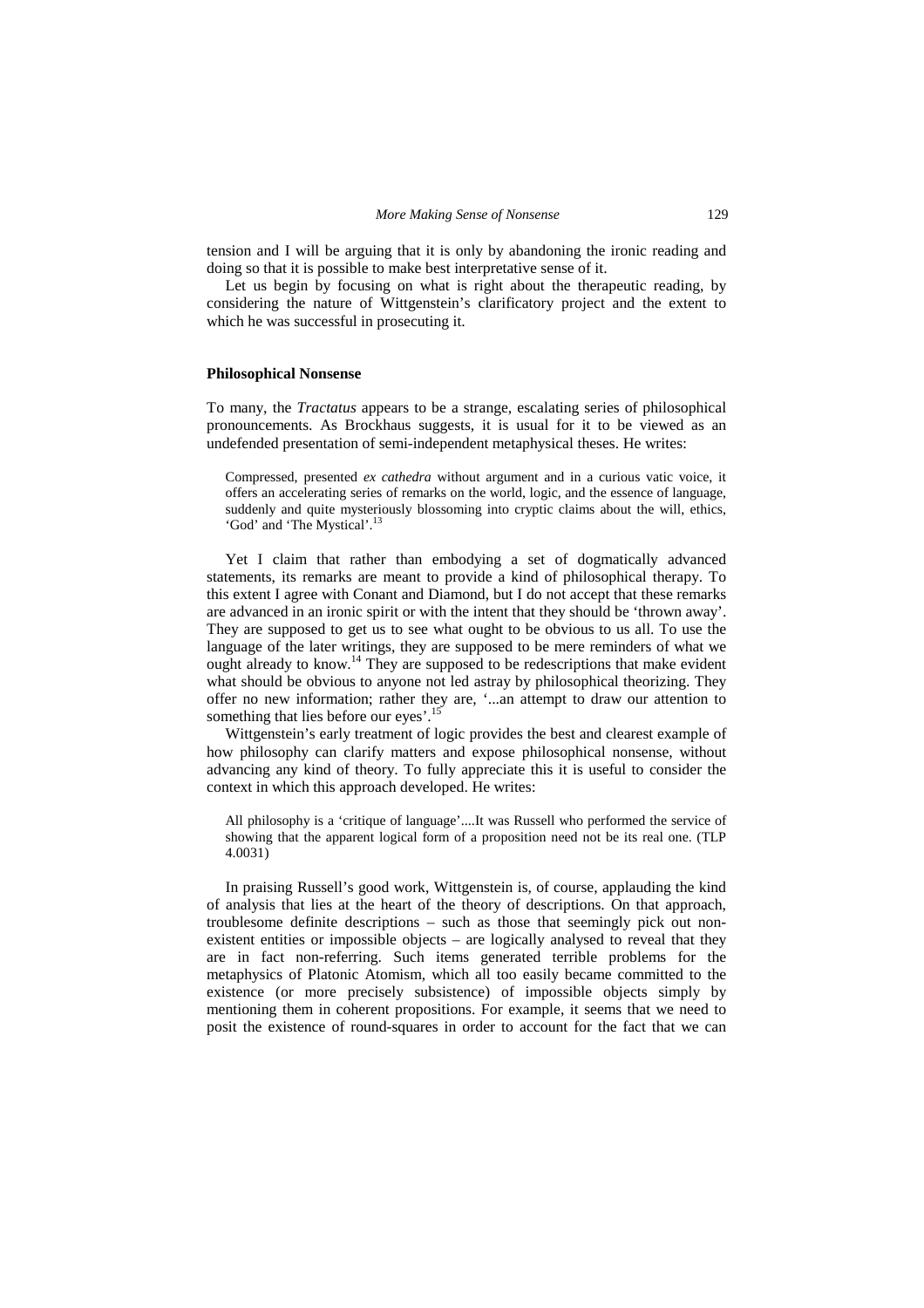sensibly claim that 'The round-square cannot be'. Famously, in Russell's later writings such propositions were analysed as asserting something quite different. Informally, the content of (1) could be represented by (1').

(1) 'The round-square cannot be'

(1') 'There is no such unique entity x which has the properties of being both round and square'.<sup>16</sup>

 In performing this kind of logical analysis Russell was able to explain the meaningfulness of propositions like (1) without having to make ontological space for impossible objects. The apparent name 'round-square' was thus treated as an incomplete, non-referring symbol. On its own it does not name anything. However, when we understand its use properly we can see what is being asserted by the entire proposition. By considering cases such as these we can see why Russell drew a distinction between what we seemingly say (grammar) and what we really assert (logic). We can see then a definite evolution in Russell's views on these matters from his Platonic Atomist days, when he held that terms were the building blocks of reality. During that period he held that we were directly acquainted with the constituent terms of any given proposition and that language was a transparent medium (a clear window, as it were) through which we 'perceived' this intellectual reality.

 Despite these developments in his understanding of language, Russell continued to postulate the existence of logical forms, which he thought were needed in order to account for the relations between objects and, indeed, our capacity to make judgements about those relations. Thus he maintained that the propositions of logic had a kind of Platonic status, as independent forms that could be described separately from their contents. According to Russell's logical atomism, we must treat only the fully analysed entities and the logical components of genuine statements as having real, metaphysical status. In his abandoned 1913 manuscript, *Theory of Knowledge,* he had begun to develop the view that we must be acquainted with logical forms, such as aRb, in making various kinds of judgements. It was his view that discovering and charting these possible forms of judgement was a positive and important task for philosophy.

 The novelty and ingenuity of Wittgenstein's early philosophy was to take this account a step further and to challenge what we might call, following Peterson, the naive representationalist view of logic. Indeed, that there are no logical objects is his self-avowed fundamental thought (*Grundgedanke*).<sup>17</sup> Thus, his analysis of the so-called propositions of logic reveals them to be, strictly speaking, without sense. If we crudely characterize Russell as a Platonist, then by contrast, we can regard Wittgenstein as adopting a more Aristotelian line.<sup>18</sup> For him, logical form is immanent in the structure of our ordinary statements, it is not something 'extra' that needs to be added or otherwise attached. To use an ordinary analogy, it is akin to the *way* in which ingredients are blended together to make a cake. One does not add the eggs, flour, sugar and so on and then add in 'the mixing'.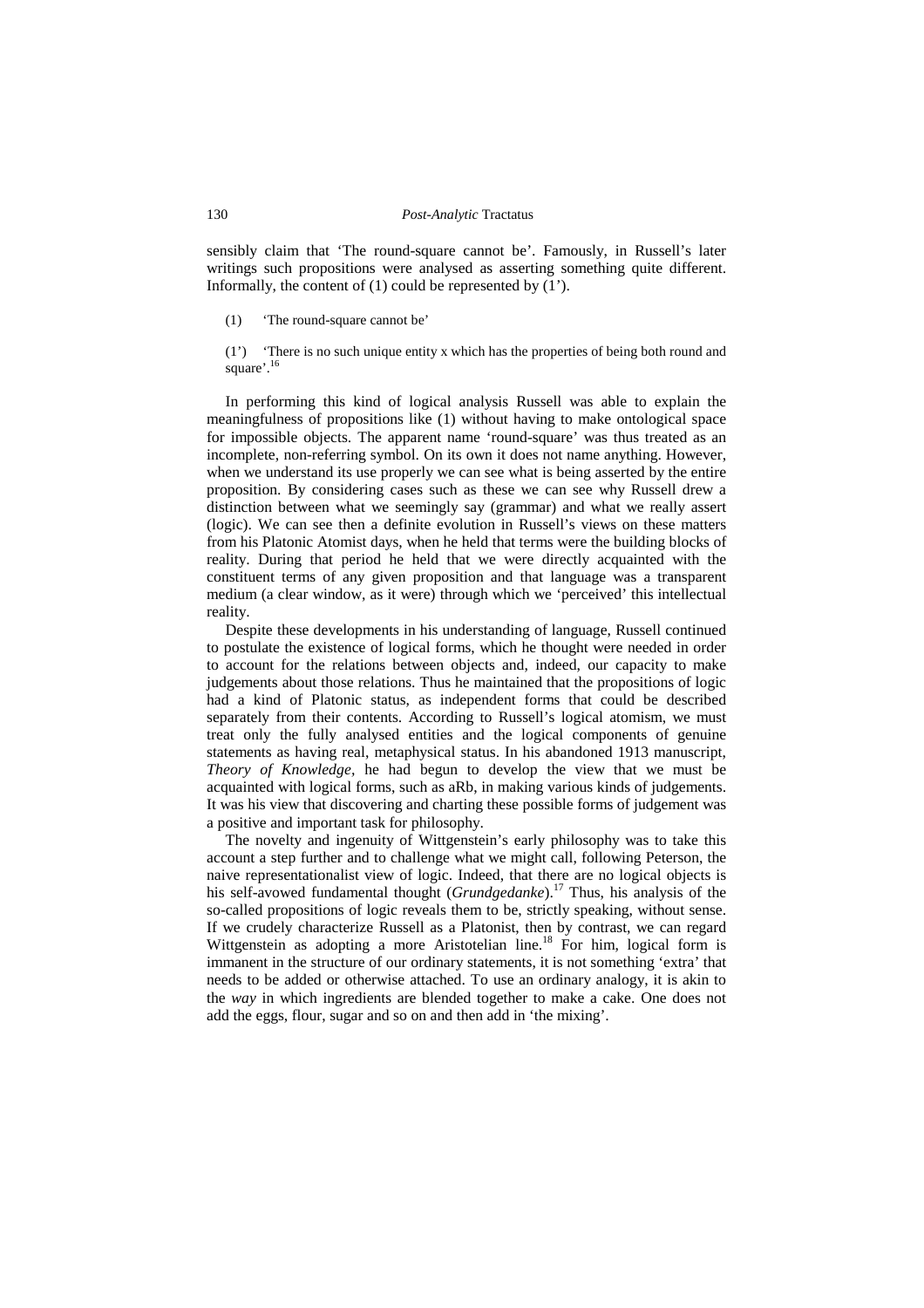In the prelude to his attack on logical objects Wittgenstein introduced the idea of formal concepts, which are to be contrasted with proper concepts. He writes:

When something falls under a formal concept as one of its objects this cannot be expressed by means of proposition. (TLP 4.126)

 The thought is that the nature of a formal concept can only be shown in the way that it is *employed*. It cannot be said (which, if we take his other remarks about saying seriously, would involving picturing a possible state of affairs). Hence, he writes: 'Thus the variable name 'x' is the proper sign for the pseudo-concept object' (TLP 4.1272).

 What Wittgenstein is telling us is that there is no 'thing' for which the apparent name 'object' (or variable, x) is a proxy. There is no super-object that answers to the name x. In this way, our understanding of the general term 'object' can only be shown in the use we make of the logical variable when it is employed in relation to genuine objects that can be substituted for it. The components of the so-called propositions of logic are to be regarded as purely formal in this sense. Logical 'names' have no corresponding objects and logical 'propositions' picture no states of affairs. Hence his fundamental thought amounts to the claim that the seeming propositions of logic are, in fact, non-representational.<sup>19</sup>

 This is all quite familiar, but what matters to our discussion is the way in which Wittgenstein attempts to free our thinking on these matters. He does not simply advance an argument or premises, nor does he put forward a theory of logic. Rather, in large part, he presents us with an alternative notation that is designed to show us that certain kinds of logical symbolism can obscure the fact that logic has a purely formal character. For example, by using symbols for logical constants, Russellian notation can mislead one into endorsing a mythological ontology, especially if one has other explanatory commitments.

 The truth tables are meant to break the spell cast by Russell's symbolism. For instance, 'if p then q' can be represented by using the truth table as a structurally adequate formulation in which the logical constant for the conditional does not appear at all. Consequently, when presented with truth tables, we are forced to focus on the *use* of logical symbols. This alone should cure us from mistakenly thinking of them in terms of their capacity to represent. We are told: '...in fact all the propositions of logic say the same thing, to wit nothing' (TLP 5.43).

 By approaching the problem in this way, Wittgenstein holds out the possibility of a cure for the practice of mythologizing logical objects. At the very least, he removes at least one major temptation for thinking that there must be logical objects represented by the logical constants.20 In playing this role the truth tables provide paradigm examples of a formal, perspicuous elucidation. They tell us nothing new; they merely, and quite literally, re-present that which already lies open to view. They are well-formed elucidations that say nothing. Yet, they get us to see things differently by showing us other possibilities. They make evident something that we should be prepared to recognise but would, otherwise be unable to see.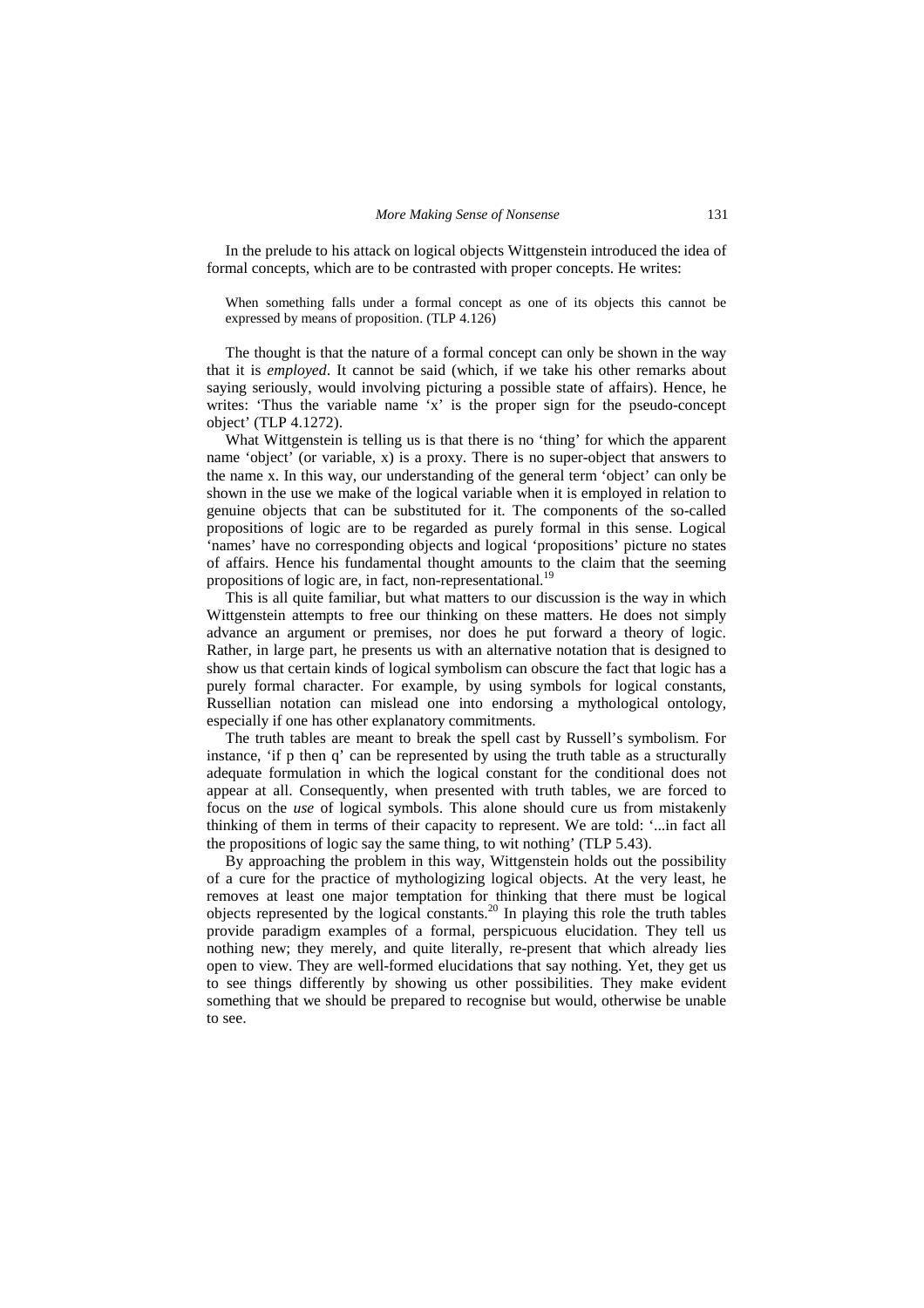Further support for this reading is provided by Peter Hylton who provides a careful analysis of the potentially confusing passages of the TLP 5.2s, and 5.25 in particular, in which Wittgenstein warns us not to confuse operations and functions. To make sense of this otherwise strange contrast, Hylton convincingly argues that it was drawn in order to distinguish Wittgenstein's views on the nature of truth functions and operations from those of Russell, and only incidentally those of Frege.<sup>21</sup> This is because, specifically in line with his views on the independent status of logical forms, Russell held that propositional functions were used to generate more complex representations from simple elements. This is not surprising if we take the view that logic is representational. For example, on such an approach, '...the propositional function  $X$  is wise...share[s] a structure with the proposition that Socrates is wise: the propositional function is not a mere mapping of objects onto propositions'.<sup>22</sup> This, of course, was anathema to Wittgenstein and it is precisely what his n-operator for truth functions is designed to avoid, by demonstrating that logical operations are purely formal. It is introduced, in part, to show how complex propositions can be formed from elementary propositions without introducing or requiring any extra or more complex representational resources. Thus it is not surprising that, immediately following his remarks on logical operations, he writes: **'**At this point it becomes manifest that there are no 'logical objects' (in Frege's and Russell's sense)' (TLP 5.4).

 But, if the logical sections of the *Tractatus* provide the best examples of clarification at work how do they compare with the other sections of the book? Consider what is heralded in its opening line and early remarks:

The world is the totality of facts, not of things. (TLP 1.1)

What is the case  $-$  a fact  $-$  is the existence of states of affairs.

A state of affairs (a state of things) is a combination of objects (things).

It is essential to things that they should be possible constituents of states of affairs. (TLP 2–2.011)

In order to understand the character of these remarks, it is important to consider the context from which they emerge. If Hylton is correct in supposing that it was with Russell in mind that Wittgenstein presented his account of the n-operator, then it is also likely that these early remarks are meant as a critique of Russell's ontology. In his *Lectures on Logical Atomism*, Russell claimed that we could, '...get down in theory, if not in practice, to ultimate simples'.<sup>23</sup> These 'simples' were regarded as the basic constituents of the world – its logical atoms. Moreover, they were the only objects that could be given true names. Of course, Russell realized that this was neither a satisfactory nor complete inventory of the furniture of the world. He recognized that, '...the only other sort of object you come across in the world is what we call facts'.<sup>24</sup> Yet he qualified this by saying that facts, '...are not properly entities at all in the same sense in which their constituents are. That is shown by the fact that you cannot name them'.<sup>25</sup> Nevertheless, according to Russell, the upshot is that our basic ontology must be one of objects and facts.

 Against this background, the *Tractatus* appears to challenge Russell's claim by suggesting that it does not follow that objects comprise an independent ontological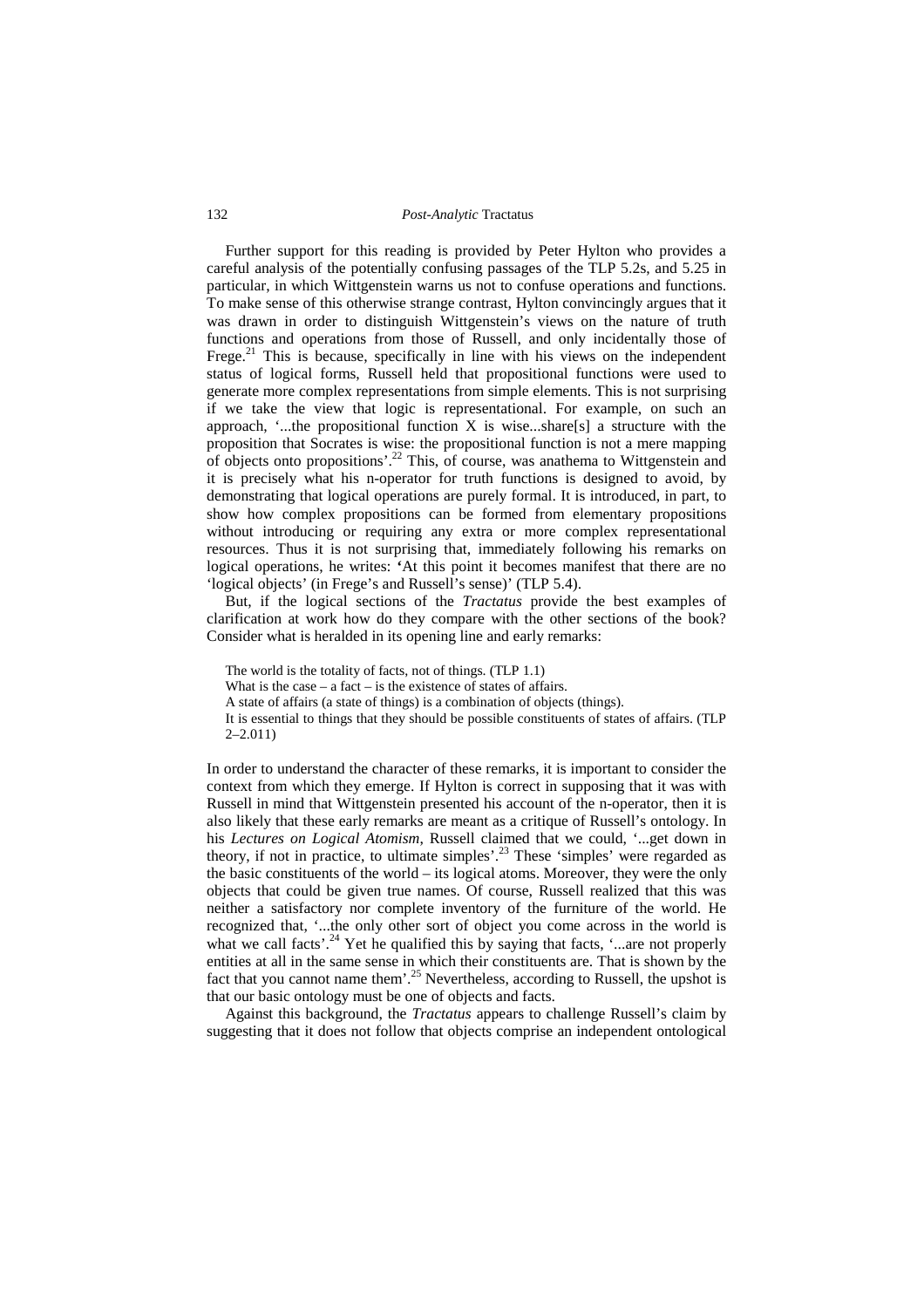category, even if we accept that facts are composed of objects. For we are quickly told that it would be impossible to imagine any 'thing' outside some possible situation (that is, outside a given factual context). Consequently, objects are not independent of facts, but nor are facts independent of objects. Objects are always in one situation or another and, in being so, they constitute facts – which are nothing other than the way various things stand in relation to one another.

 Although the *Tractatus* is undoubtedly critical of Russell's views in this respect, there are two importantly different ways of thinking about the nature of this criticism. On the one hand, Wittgenstein might be seen as offering a straight theoretical or metaphysical adjustment to Russell's position in the hope of simply 'building a better mousetrap'. Thus he may be thought to be attempting to improve on the theories that Russell and Frege had already established. Read in this way, the opening remarks, and those that constitute the so-called picture theory, are primarily correctives offered with the same philosophical spirit and end in mind.

 More radically, these remarks can be taken as a wholesale rejection of the entire project of philosophical theorizing. That is, Wittgenstein can be seen as rejecting Russell's approach to, and vision of, philosophy. On an anti-theoretical reading, although the same criticisms are being made, they are not advanced as part of a developing theory with its own set of new and improved posits. Instead of replacing Russell's 'things and facts' with his 'facts', Wittgenstein could have been trying to discourage this entire style of approach. If he was doing this, then he was both trying to get us to see things correctly and critically responding to Russell's type of metaphysical posturing. Marie McGinn gives an excellent account of the status of these remarks, in defending the idea that there is an elucidatory core of the work, which is not composed of mere attempted statements of fact.<sup>26</sup> She writes:

The principal application he makes of the concrete image of a world of facts which consists of objects in combination with one another is to use it as a means to make clear the distinction between content (objects), structure (the arrangement of objects in determinate relationships to one another in facts) and form (the possibility of objects entering into these determinate relationships). $^{2}$ 

 Although Wittgenstein necessarily uses language to clarify these points, his sentences, '...are not putting forward a theory of the proposition or a speculative account of the relationship between language and the world'.<sup>28</sup> Read in this light, even TLP 1.1 sets its face against philosophical theorizing as such.

 In line with his understanding of logic, this would also account for Wittgenstein's silence on the question of how things must be combined in states of affairs and what kind of things there are. As Lynette Reid writes:

One of the anti-metaphysical strands of the *Tractatus* is that logic cannot judge in advance what the internal articulation of fully analyzed propositions will be: contrary to Frege and Russell, who think it essential to the nature of representation that a proposition segment into subject and predicate of some sort, the *Tractatus* denies that there is any point in discussing in advance whether elementary propositions will consist of names and concept-expressions, or n-termed relation-expressions, or anything else.<sup>2</sup>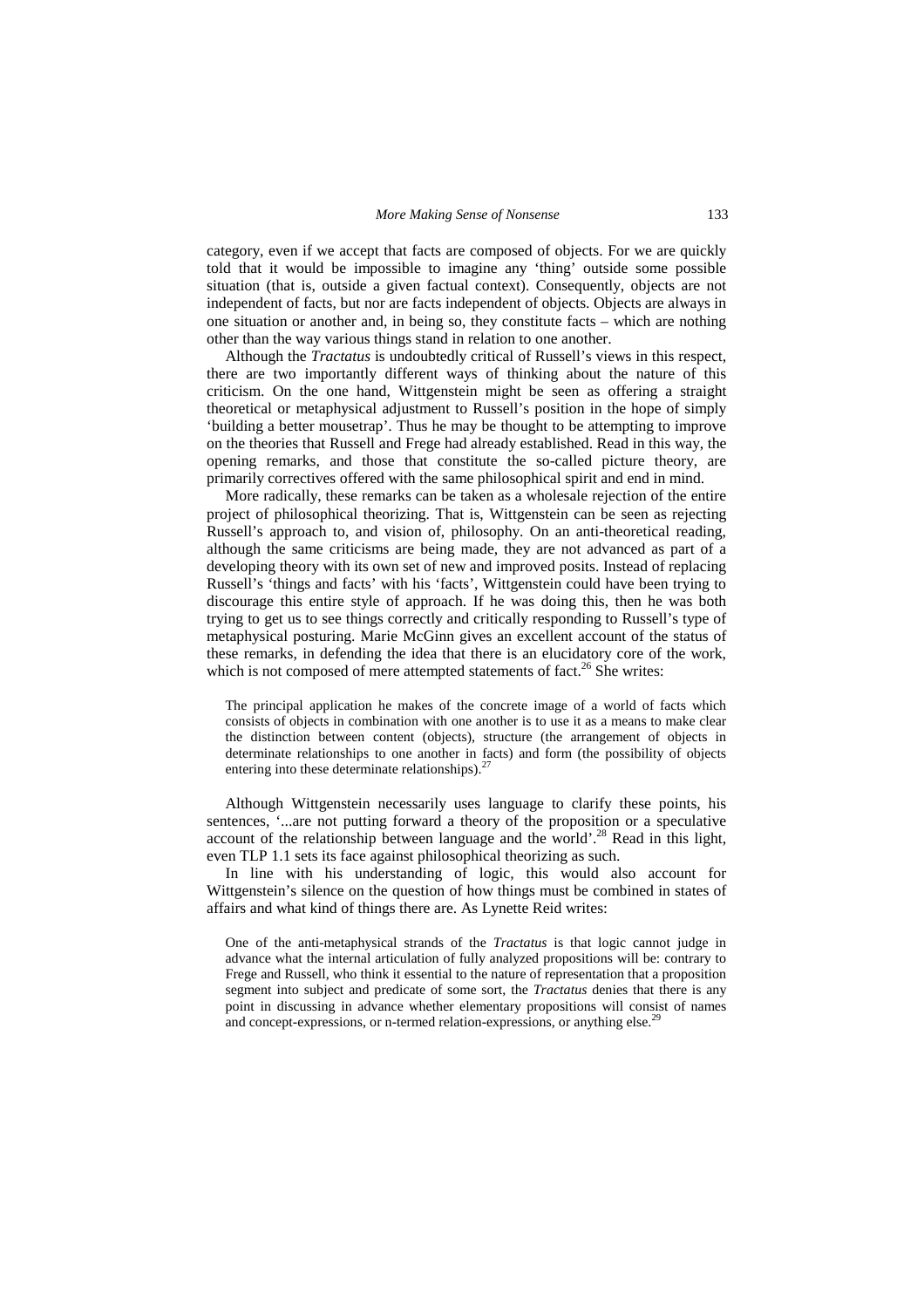This would explain why Wittgenstein provided no examples of 'objects' or 'elementary propositions'. Although this has long puzzled commentators who adopt a theoretical reading, in accepting that his purpose was not the scientific one of providing a metaphysical inventory of reality or of articulating the true logical structure of the world, it becomes clear why he did not provide any such examples.<sup>30</sup>

#### **The Revocation**

There is an apparent tension in the *Tractatus*, which is notoriously identified by Wittgenstein at its very close. He writes:

My propositions serve as elucidations in the following way: anyone who understands me eventually recognises them as nonsensical, when he has used them  $-$  as steps  $-$  to climb up beyond them. (He must, so to speak, throw away the ladder after he has climbed up it). (TLP 6.54)

 On the doctrinal reading these remarks suggest that, as a work of philosophy, the *Tractatus* attempts to say what cannot be said. It appears to be a series of intelligible propositions that, unlike genuine propositions, employ pseudo-concepts, such as object, fact and so on. $31$  Yet being so, by its own account, it must be condemned as nonsense. For the book itself tells us that all propositions serve to picture facts and must have the potential to be true or false, depending on whether or not things happen to be as they say. This condition must hold in order for a proposition to have a sense. As this is the general form of propositions, then no proposition can say anything necessarily true. Yet, if we understand (and accept) what its propositions seemingly say – especially those concerning the way in which propositions picture reality – then we will realize that the entire book is an attempt to say what cannot be said. Its propositions are improper if we regard them as unargued theoretical pronouncements. They are, strictly speaking, nonsensical because we cannot imagine a possible (Tractarian) world in which they do not hold true. They seemingly tell us things like: the substance of the world resides in simple, indestructible objects; these objects combine to create states of affairs; the states of affairs that actually hold are the facts of the world and so on. Put directly, if we treat such 'propositions' as meaningful then we must at the same time reject them as meaningless.

 However, armed with the idea that the apparent philosophical statements are supposed to be merely clarifactory elucidations, things look different. Despite their outward form, those elucidations are merely pointers designed to remind us of what we ought already to know. In this respect, Wittgenstein specifically contrasts them with the kind of factual statements that are meant to typify the corpus of the natural sciences. As he sees it, it is the business of science to tell us exactly which states of affairs contingently obtain in the world. In this respect, reality is its exclusive concern. Consequently: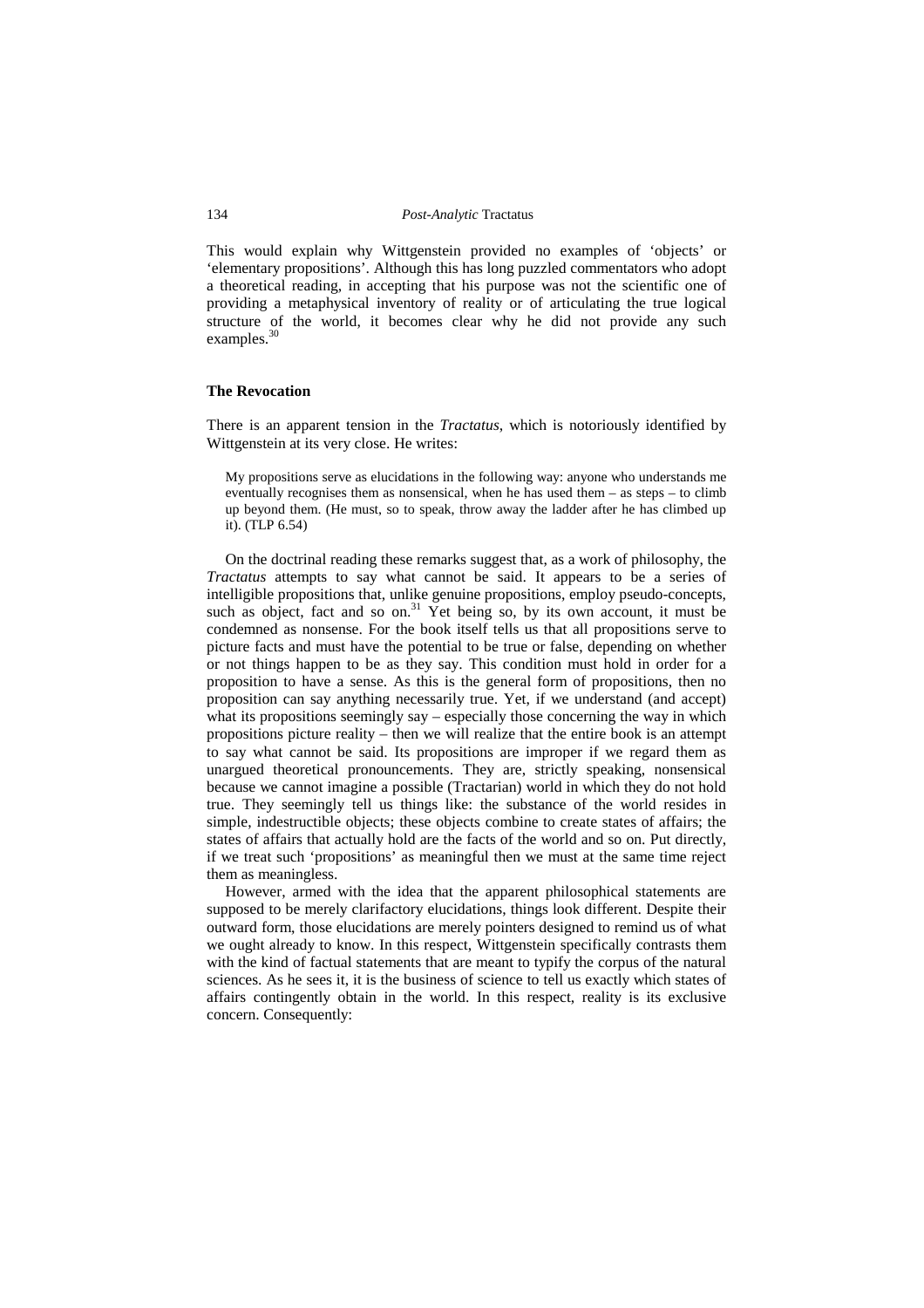The totality of true propositions is the whole of natural science (or the whole corpus of the natural sciences). (TLP 4.11)

 But, in what might otherwise appear to be an attitude of deference to science on matters of importance, Wittgenstein denies that we ought to be interested in reality *per se*. It is possibility, not reality that is his concern. Logic alone, which says nothing, defines the limits of possibility and also the limits of thought. Indeed, even as late as 1930, we find him endorsing this view. He writes:

It is all one to me whether or not the typical western scientist understands or appreciates my work, since he will not in any case understand the spirit in which I write. Our civilisation is characterised by the word 'progress'. Progress is its form rather than making progress being one of its features. Typically it constructs. It is occupied with building an ever more complicated structure. I am not interested in constructing a building, so much as having a perspicuous view of the foundations of possible buildings. So I am not aiming at the same target as the scientists and my way of thinking is different from theirs. $\frac{3}{2}$ 

 The contrast between logic and science and their respective spheres helps illuminate the difference between philosophical elucidations and ordinary propositions. Yet, most of his elucidations are ill-formed given that they should, like logic, say nothing. It repays us to attend to the remark that proceeds the revocation, where he says:

The correct method in philosophy would really be the following: to say nothing except what can be said, i.e. the propositions of natural science  $-$  i.e. something that has nothing to do with philosophy.... (TLP 6.53)

 Yet, even if we adopt this anti-metaphysical elucidatory reading, the paradox remains. Whereas it can shown that there are no genuine propositions of logic, the elucidations concerning the essential nature of propositions, thought and language are meant to be necessarily true, yet contentful observations. If Wittgenstein's elucidations concerning sense and content hold fast, then no contentful proposition could serve as a philosophical elucidation. To serve such a purpose they would need to say the unsayable. Consequently, on either reading, what is written in the *Tractatus* is in violation of its own account of sense*.* 

 In this light, it may appear to be a virtue of the purely therapeutic reading that it resolves this internal paradox. Both Conant and Diamond challenge the idea that Wittgenstein seriously wished us to recognize something which is 'nonsensical but significant', even in his early period.<sup>33</sup> For them, from beginning to end, Wittgenstein regarded all nonsense as 'garden-variety' gibberish.<sup>34</sup> Thus they maintain not only that Wittgenstein's aim to do away with philosophical nonsense remained constant throughout his philosophical career, but, more strongly, that his understanding of nonsense remained constant as well.

 On their approach, we have the means to make sense of Wittgenstein's plea that we 'must throw away the ladder' without committing ourselves to the idea that the work culminated in an irreconcilable contradiction. We are asked to focus on the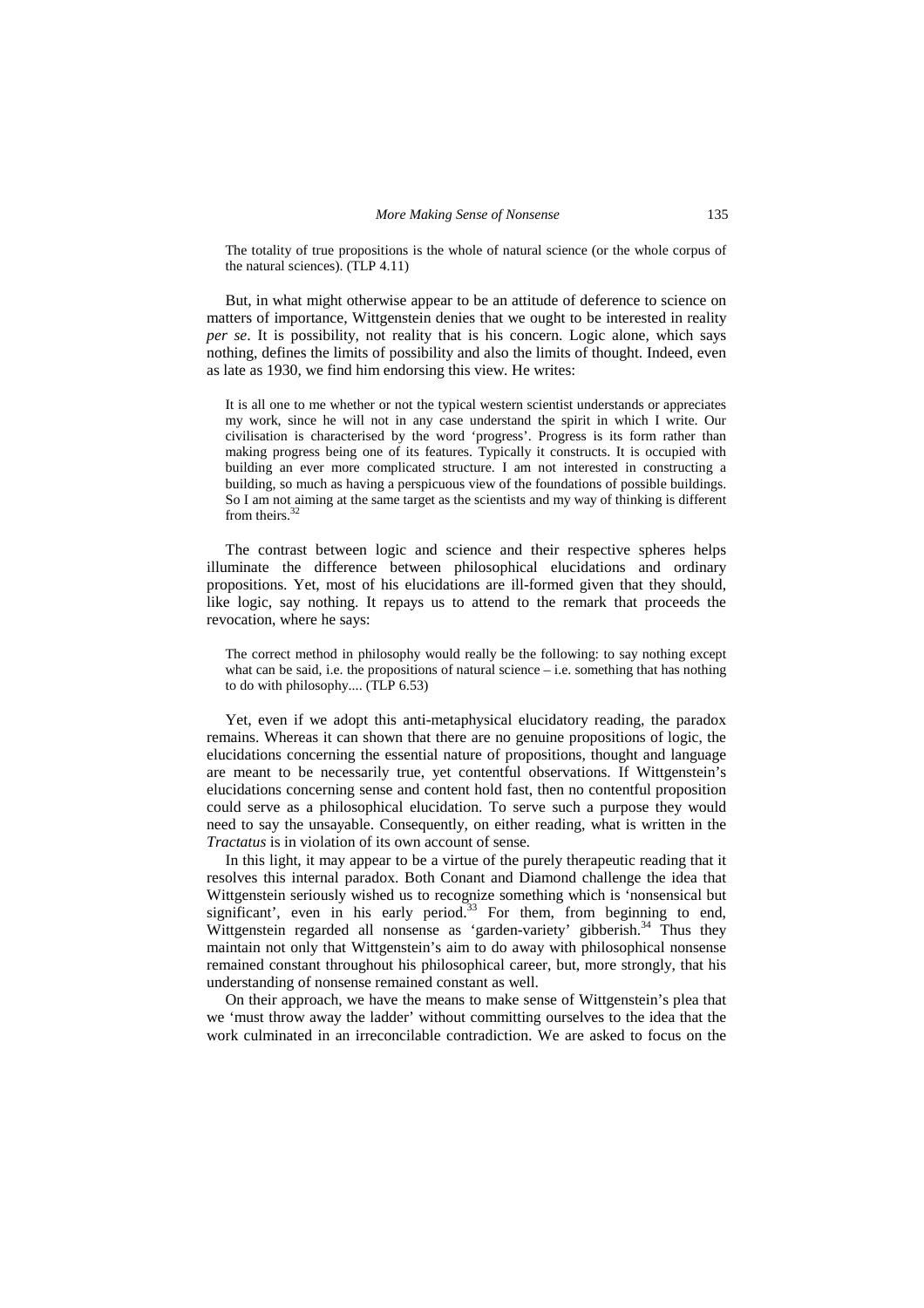fact that he self-consciously employs a 'strictly incorrect' method for therapeutic purposes.35 The recognition of the paradox is yet another means of getting his readers to see the impossibility of traditional philosophy. First, it lets them imagine they can find sense in its pseudo-propositions and then it pulls away the rug by showing that endorsing such a view leads to no good end. To effect the cure properly requires giving the patient enough rope.<sup>36</sup> On this view, the selfdestructive character of the *Tractatus* is intended as part of the therapy. Thus, Diamond sees the key to unlocking Wittgenstein's remarks of TLP 6.54 in the sentence, '...anyone who understands me eventually recognises them as nonsensical'. She makes great play of the fact that he writes about understanding *him* as opposed to the understanding the propositions of the *Tractatus* itself. Furthermore, she claims that the remarks in the preface and in the last section act as part of the book's frame: they provide instructions for reading the rest. Those at the beginning tell us that the project is to set a limit to what can be said wholly from inside the bounds of sensible language. Similarly, the closing remarks are a final reminder of this message – for those who might be tempted, despite his rare asides, to misunderstand his true project and purpose.

 But this reading is only superior if we think it best to resolve the tension. I am not convinced that it is. There are good reasons to think that the *Tractatus* is best seen as an imperfect attempt to offer elucidations precisely because some of them are both ill-formed and infected with faulty assumptions about the nature of language and the limits of sense. The major assumption that needs to be rejected is that all propositions serve to represent facts and that all sensible language shares this uniform function. Indeed, this view underpins the bulk of the book and infects the remarks in sections other than those concerning logic, such that they are failed attempts at clarification.

 Indeed, the scene for the revocation only makes sense if we understand it against the backdrop of Wittgenstein's uniform and restrictive vision of the function of propositions, for it was this that gave definition to his early accounts of sense and nonsense. There is no such tension in the later writings because his views about sense became more liberal as they developed. On the standard account, he went on to reject the family of views associated with logical atomism, including the ideas that propositions have a general form and that they are determinately, and independently, true or false. Instead of these views, he came to favour the idea that to understand the functions of language we must look to its contexts of use. Indeed, it is only by recognizing this that we can gain insight into the important similarities and differences that exist between his early and mature philosophy.

 On this important point I agree with doctrinalists. For it would be difficult to deny that his views on the nature of sense did so evolve. How else can we interpret what he tells us in the preface to the *Investigations* when he remarks that, '...since beginning to occupy myself with philosophy again, sixteen years ago, I have been forced to recognize grave mistakes in what I wrote in that first book'?<sup>38</sup> If the book was not trying to 'say' anything at all then what mistakes could be present in what he had *written* in it?<sup>39</sup> Moreover, there has been important scholarship that appears to successfully identify the cause of this shift in his views. For example, Jacquette traces the main catalyst for this to Wittgenstein's inability to deal adequately with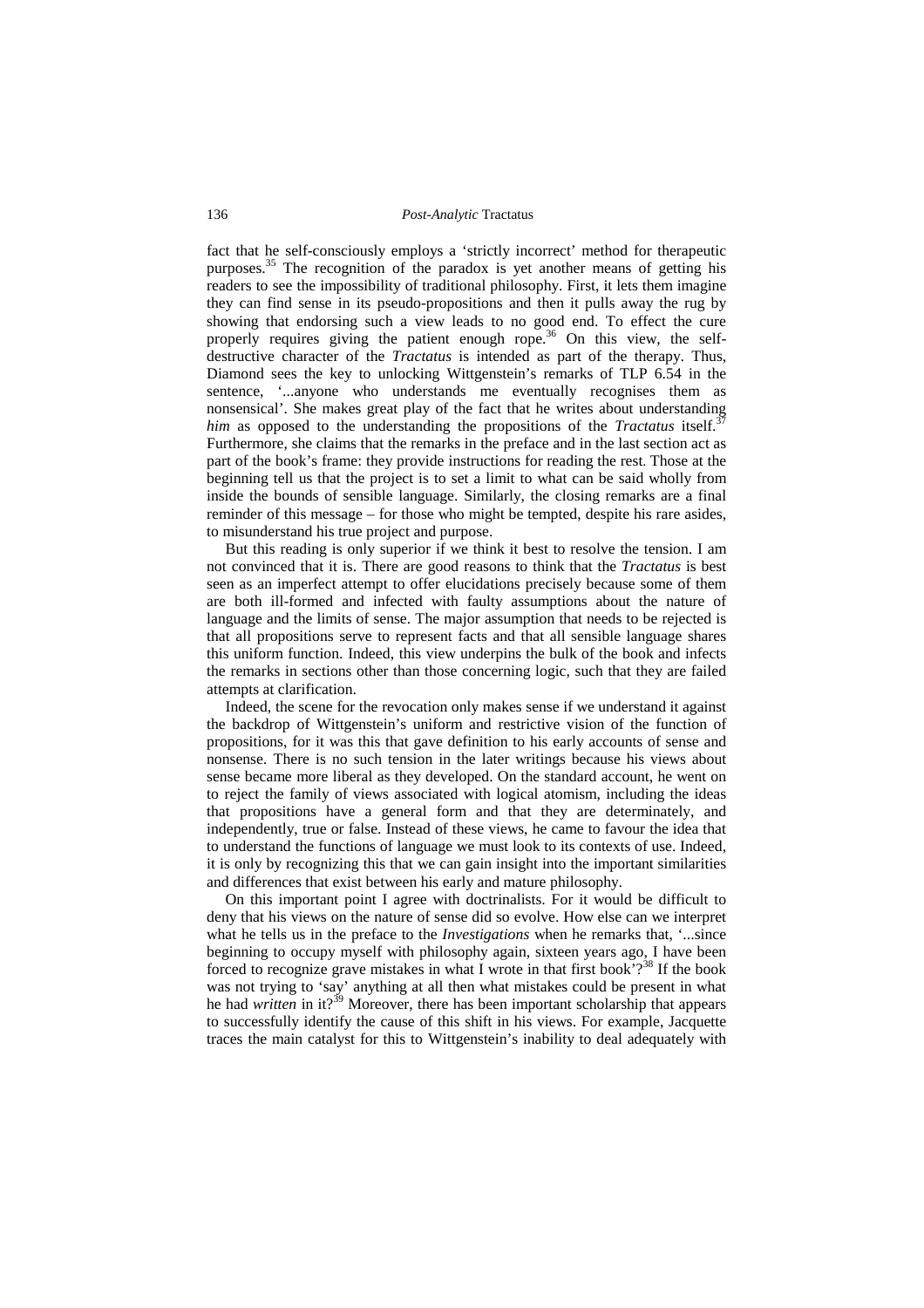the colour incompatibility problem, which Ramsey brought to his attention.<sup>40</sup> My point is that if we were to adopt an overly strong therapeutic reading we would be unable to make sense of this transitional phase for, on such a reading, there should be no such transition.<sup>41</sup>

 Furthermore, accepting that such a change took place has other potential explanatory virtues. For example, it may help to explain the dramatic changes in Wittgenstein's writing style. From what we know of him, such changes would not be philosophically trivial. As McDonough notes, 'Wittgenstein regarded himself as an artist as well as a philosopher. [He] was obsessed with stylistic questions, as well as questions about the origin of his own style'.<sup>42</sup> Thus the fact that in the *Tractatus* his remarks have the outward form of tightly compressed propositions in a numbered sequence is hardly surprising if he took seriously the idea that this was the only true form for the expression of thoughts. Nevertheless, given his therapeutic aim, he was self-conscious that his style was 'strictly' incorrect. In his later work, as his view of thought and language became more open, his style, too, became more natural and free. We find therein a host of aphorisms and comparisons in the form of ordinary sentences, questions, paragraphs and short passages. Numbered propositions have disappeared.<sup>43</sup>

 Given this, we should read his remark at TLP 6.54 not as a note of guidance, but as a recognition of a genuine tension. For, although he had a firm view about how philosophical problems had to be solved, the fact was that the *Tractatus* failed to provide the basis for completely satisfactory solutions. That Wittgenstein recognized his method to be 'strictly incorrect' also fits well with the fact that he expresses himself by asking his readers to understand him or his intention, rather than what is written in the book. In accepting that the work was meant to be therapeutic, we need not hold that he made no erroneous assumptions or that he was successful in prosecuting his intended end. Although he wished the *Tractatus* to be a work of clarification, in large part, it failed this purpose. This is important, for if we view the revocation as highlighting a tension that is genuinely present in his work we can regard it as the seed for the future development and refinement of his philosophical views and style.<sup>44</sup>

 In this light, even though there is something right about the therapeutic reading it should not be fully endorsed. Rather, what is required is a reading according to which it is possible to acknowledge the continuity of Wittgenstein's clarificatory aim and method, while at the same time allowing that his thought developed and matured. I believe that such a reading is available to us if we focus on his replacement of logical form with forms of life as the governors of sense.

#### **From Logical Form to Forms of Life**

In my view, the ways in which Wittgenstein thought philosophy, logic and ethics and aesthetics 'say nothing' were importantly different. We have already considered the cases of logic and philosophy but, before considering ethics and aesthetics, it is important to mark the changes in his views concerning sense and nonsense. The crucial change was the replacement of logical form as the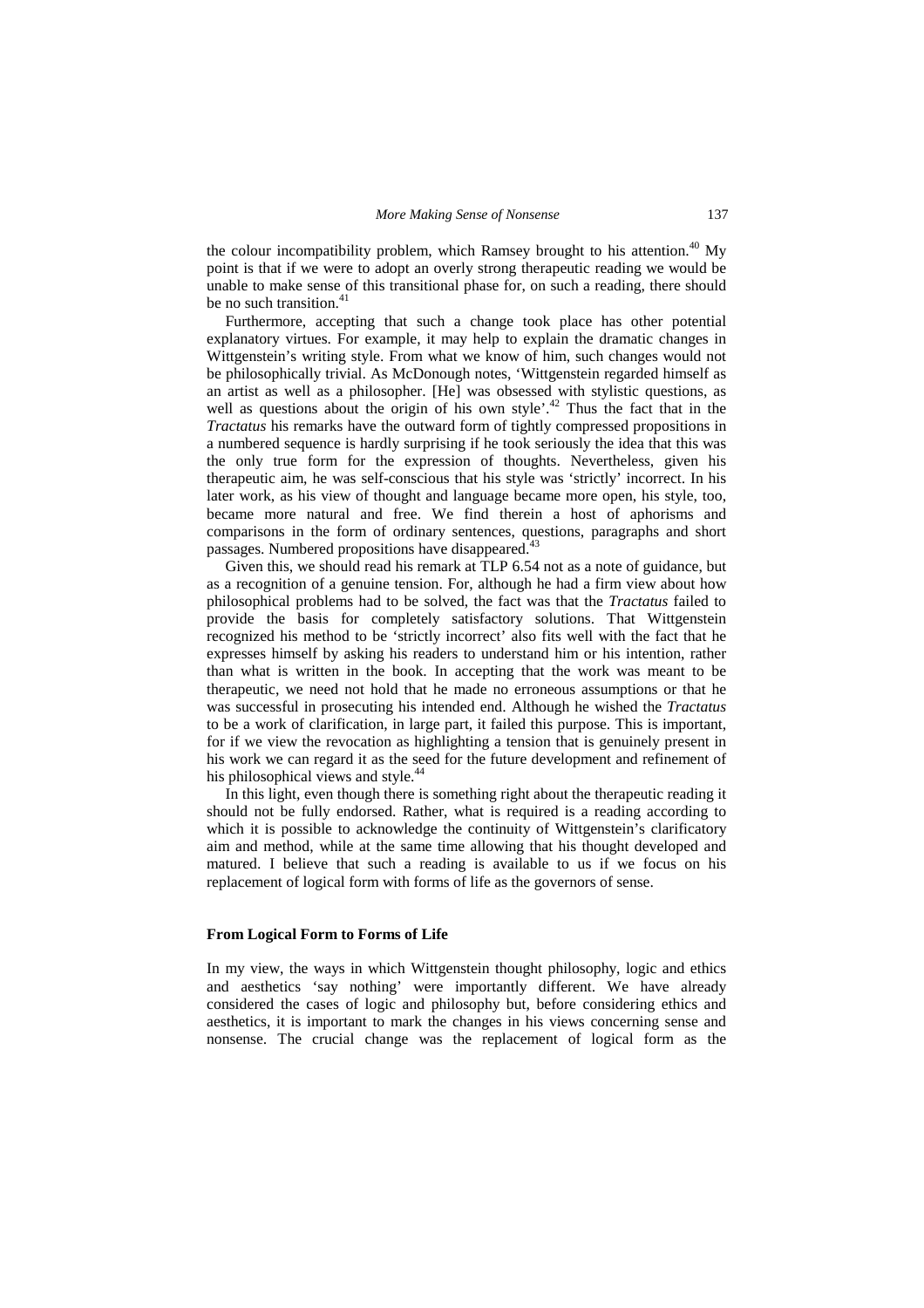transcendent basis of language by forms of life. Famously, in the *Investigations*, in contrast to the idea that all propositions have a common essence underpinned by their logical form, we are told that, '...to imagine a language means to imagine a form of life'.45 Elsewhere we are instructed that 'Here the term "language-game" is meant to bring into prominence the fact that the speaking of a language is part of an activity, or a form of life'.46

 My claim, in this section, is that, despite some important differences, forms of life play essentially the same role in the later writings that logical form played in the *Tractatus*. Crucially, both govern 'the bounds of sense' and must remain outside the scope of the explicable, strictly sayable or articulable. Neither logic nor grammar can make any pronouncements, as they are the transcendental limits to sense. For this reason, these limits cannot be stated or positively charted. Evidence of this similarity of role is found in what Wittgenstein says about these two notions.47 For example, consider his ill-labelled 'doctrine of showing', as it makes an early appearance in the TLP 4s. We are told that:

Propositions can represent the whole of reality, but they cannot represent what they must have in common with reality in order to be able to represent it – logical form. What expresses itself in language we cannot express by means of language. What can be shown cannot be said. (TLP 4.12–4.1211)

 By insisting that what can be shown cannot be said, Wittgenstein was preparing us for the idea that we cannot say anything about the logical form of propositions. Yet, as we can see by Russell's remarks, the standard opinion was that nothing in principle should prevent this. All that is required is the construction of an appropriate meta-language. Hence, Russell writes:

In my introduction to the *Tractatus*, I suggested that, although in any given language there are things, which that language cannot express, it is yet always possible to construct a language of a higher order in which these things can be said.<sup>48</sup>

 As we have already seen, the Russell–Wittgenstein debate about saying and showing is not an idle one: it is yet another expression of their different attitudes concerning the status of logical propositions. For Wittgenstein, logic had no objects and no content, it could not inform us about the nature of the world. The apparent statement 'P iff Q' is not a claim about how things stand; rather, it specifies how two facts must be related or structured.<sup>49</sup> But to accept this is to put to the sword the very idea that there could be any higher-order language that could express that which is unsayable. In suggesting otherwise Russell failed to fully grasp the radical character of the Tractarian position and its view of logic. Nevertheless, some remarks in the *Tractatus* concerning the transcendental priority of logic appear to go against this reading. Thus, we are told: 'Logic is not a body of doctrine, but a mirror image of the world. Logic is transcendental' (TLP 6.13). However, although Wittgenstein regarded logic as transcendental, he did not see it in the Russellian sense of being separate but rather in the sense that it was the limit of sensible language; the stopping point. Consider that he also says: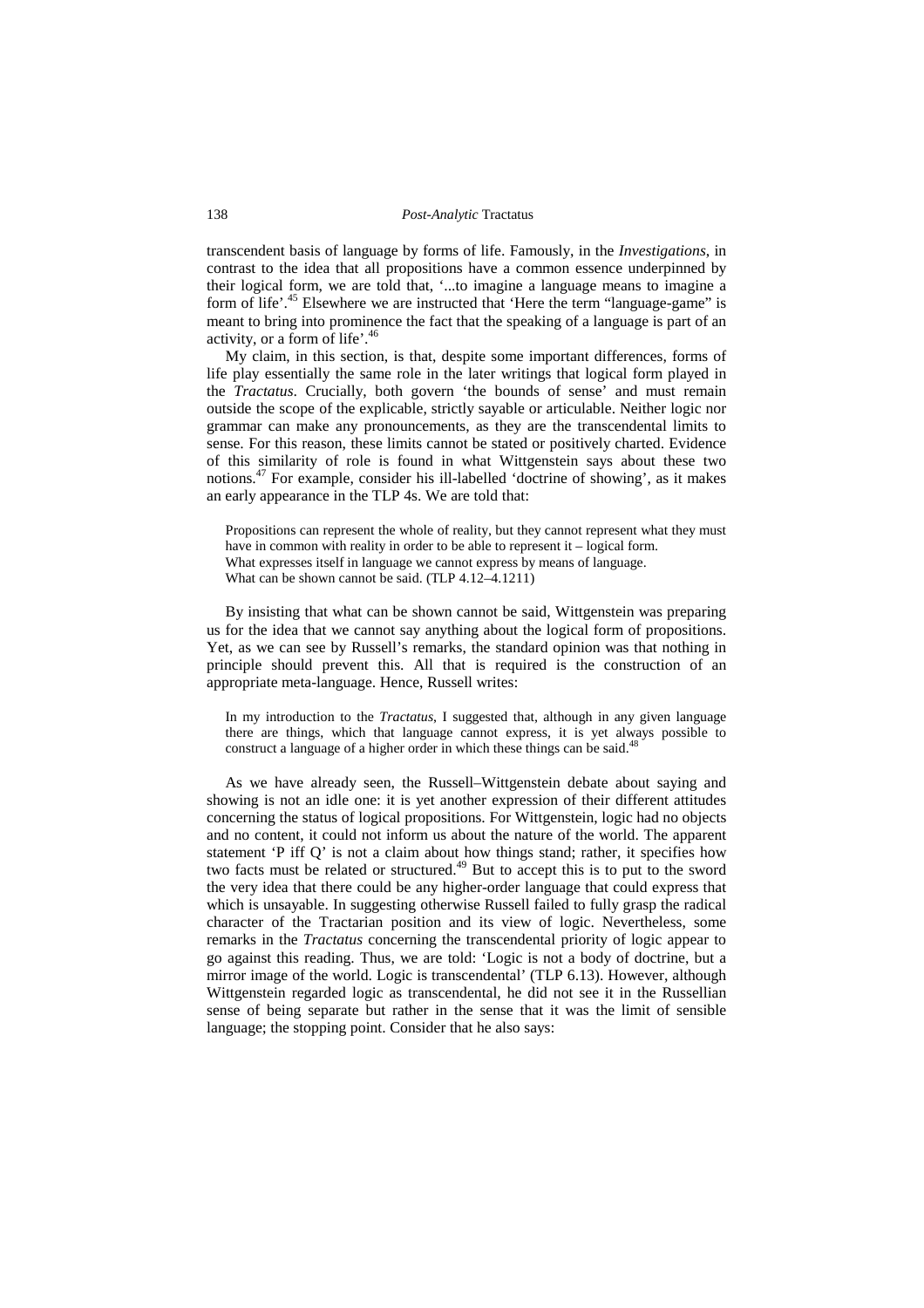Logic is prior to every experience – that something is so. It is prior to the question 'How?', not prior to the question 'What?' (TLP 5.552)

 This is a reminder that although logic is transcendental, in that it constitutes the limits of what is possible, thinkable and sayable, it says nothing about the nature of what is found in the world. Logic is at one and the same time built into the nature of things and the nature of language; it is their common link. Exactly how things can be arranged, in fact, is determined by the nature of the things themselves. This is their logic. Therefore it could not be something additional.

 Wittgenstein is certainly not saying that the scaffolding of the world is separable from it or that we can describe it independently. Hence, 'Logic pervades the world: the limits of the world are also its limits' (TLP 5.61). Logic cannot exist independently, for it has a merely structural character. It follows from this that there could be no distinct 'science of logic', as logic is not something that can be articulated. Nor could it be a source of explanatory laws of inference, for we are told that:

Our fundamental principle is that whenever a question can be decided by logic at all it must be possible to decide it without more ado. (TLP 5.551) Logic must look after itself. (TLP 5.473)

 We must accept this if we are to avoid an infinite regress. For, if the propositions of logic did say something about the world then they too would have to be underwritten by some kind of superior logic. If the propositions of such a superior logic were to say something then they would also need to be underwritten by a yet more superior logic, and so on. In this way, if logic underwrites all saying it must not say anything itself. For this reason we are told that: 'Clearly the laws of logic cannot in their turn be subject to the laws of logic' (TLP 6.123).

 For our immediate purposes, what is interesting about these remarks concerning logical form is the parallel that can be found between them and those that he makes about language games, grammar and forms of life. As with logic, we are advised to '[l]ook on the language game as the *primary* thing'.<sup>50</sup> We are also told: 'What has to be accepted, the given, is – so one could say – forms of life.<sup>5</sup>

 Furthermore, we find a parallel to the idea that logic cannot provide explanations of inference echoed in his later treatment of rule-following. There he bids us to consider the positive role that ostensive teaching plays in enabling us to set standards in order to avoid an infinite regress. To make this case fully would require a great deal more space, but a few suggestive comparisons should suffice to make the initial point. Consider that, at base, rule-followers do not rest their interpretations on other interpretations. For this reason, learning how to use concepts does not require any knowledge in the initial stages. Instead, it presupposes that there are certain capacities and abilities that are common to both the teacher and student and that the latter is willing to blindly obey authority. We are told that: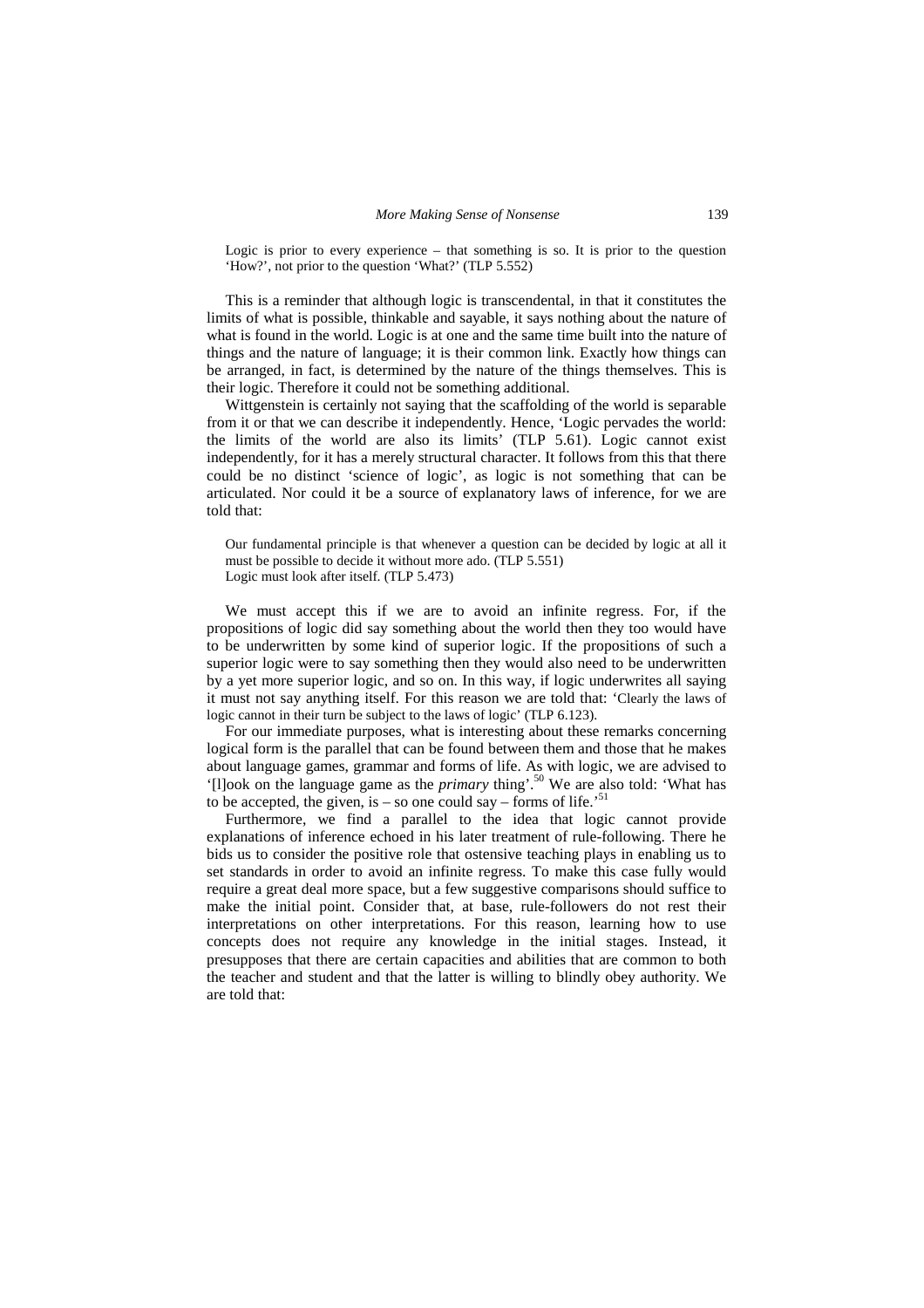Following a rule is analogous to obeying an order. We are trained to do so; we react to an order in a particular way... $^{52}$ 

 Crucially, the regress is blocked because learning to follow a rule does not presuppose the kind of intellectual capacities that such training is meant to engender. The novice becomes an autonomous speaker by learning a skilled technique within a social medium. Furthermore, the problem of multiple interpretations is also tamed for, in the process of such training, a shared sense of the *obvious* is developed, which is based on, but not confined to, our common natural reactions.<sup>53</sup> Given this, we develop a communal second nature via training, as Aristotle once proposed.<sup>54</sup> It is this social stage-setting that makes meaning and rule-following possible. If we fail to understand this then we will be plagued by unworkable and misleading philosophical pictures that fail to satisfy.<sup>55</sup> Hence, just as there can be no laws of logic that can explain or externally justify our inferences, so there can be no rules of language use that can provide explanations or justifications of our linguistic practices. Wittgenstein anticipates our tendency to go wrong just here when he writes:

Our mistake is to look for an explanation where we ought to look at what happens as a 'proto-phenomenon'. That is, where we ought to have said: *this language-game is played*. 56

 In this light, we may wonder what has really changed. It appears that the real difference between the early and late periods is that instead of objects fixing logical possibilities, and in turn determining what can be sensibly said, in the later writings it is grammar that performs this function. Thus:

Grammar tells us what kind of object anything is.

Essence is expressed by grammar.<sup>57</sup>

 There are still more similarities. For just as there was no way of charting the limits of logic independently, there is no point in trying to understand forms of life, language games or grammar from on high. There is no getting behind, beneath or above grammar for the philosophical purpose of providing some kind of overview. Instead, we are reminded that:

The limit of language is shown by its being impossible to describe a fact which corresponds to (is the translation of) a sentence without simply repeating the sentence (This has to do with the Kantian solution to the problem of philosophy).<sup>58</sup>

 Even more importantly, these similarities are not accidental. They can be explained if we consider that in both periods he was steadfastly engaged in grammatical investigations, always with the aim of clarifying and getting a clear view.59 His aim was ever to prevent the bewitchment of our intelligence by language.<sup>60</sup> Nor is this surprising if the 'fundamental thought' of the *Tractatus* was still driving the later Wittgenstein. Considered thus, the move from logical form to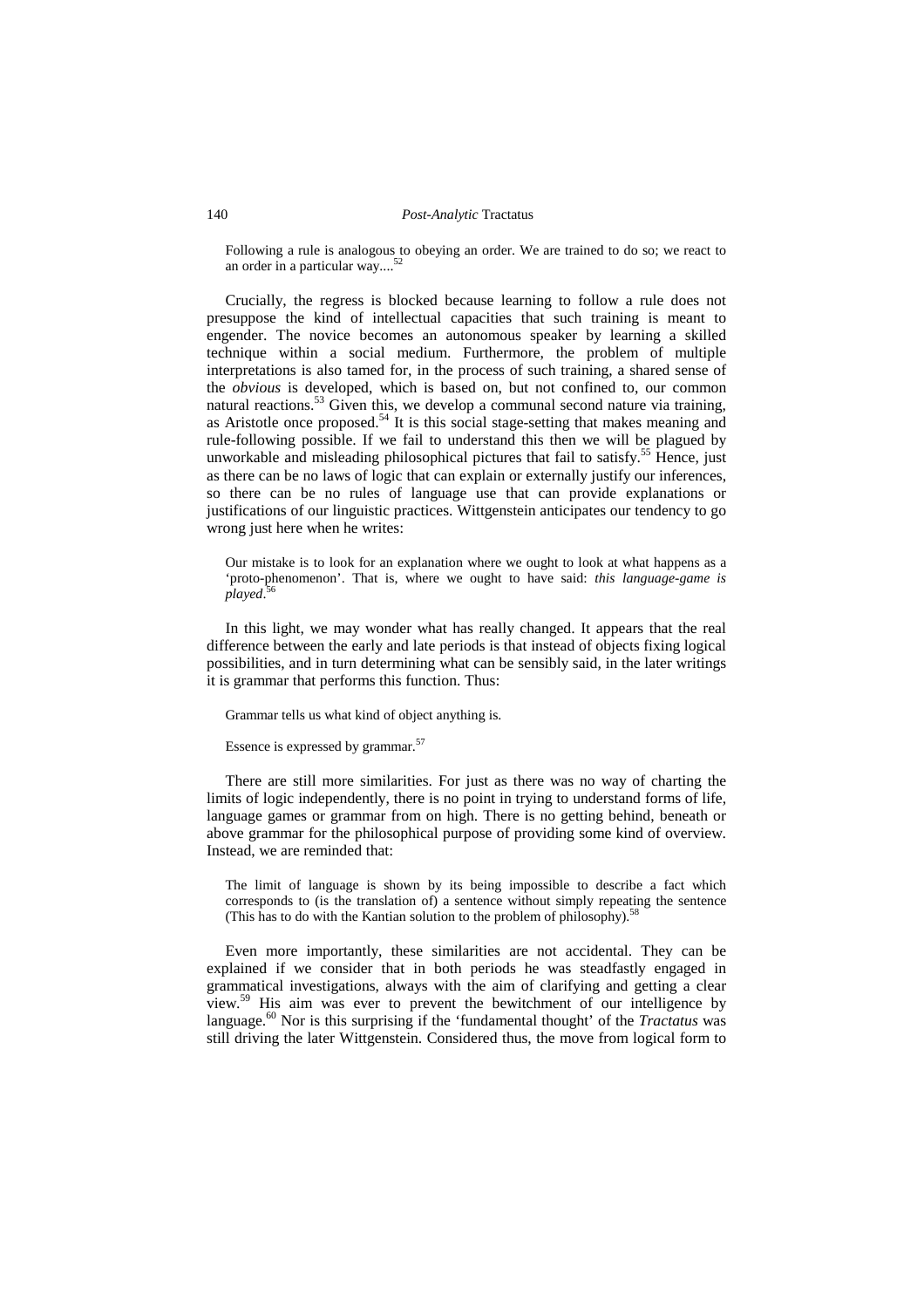forms of life was a natural, almost irresistible consequence of his growing interest in the distorting effects not just of logical constants, but also of other forms of symbols, such as ordinary words and names. We can regard the approach in the later writings as a wider application of the proper method for treating philosophical problems, as exemplified by the elucidations concerning logical symbolism. Read in this way, the development of this early approach paved the way for the kind of case by case analyses that populate the later writings.

 In abandoning the idea that propositions have a general form, it also becomes necessary to abandon the monolithic conception of logical form that supposedly underpinned them. For example, something dramatic happens to the early account when we remove the view that propositions are essentially representative – that is, a certain picture of logic loses its place as the ground for sense. Hence, unsurprisingly, in the *Investigations* he writes:

But what becomes of logic now? Its rigour seems to be giving way here. – But in that case doesn't logic altogether disappear?...The philosophy of logic speaks of sentences and words in exactly the sense we speak of them in ordinary life when we say e.g. 'Here is a Chinese sentence', or 'No, that only looks like writing; it is actually just an ornament' and so on. We are talking about the spatial and temporal phenomenon of language, not about some non-spatial, non-temporal phantasm.<sup>61</sup>

 With logic no longer playing a foundational role we need to look elsewhere to find the crucial link between language and the world, and what governs sense. That is precisely why forms of life come to replace logical form as the ground for connecting language and the world. Moreover, once freed of his one-dimensional vision of the function of language, Wittgenstein was forced to give careful attention to the operation of other forms of language as well. Although these are important changes, they are often misrepresented in such a way as to cause us to overlook the continuity in his overall method. We still find him trying to overcome the traps set by the misleading character of symbols by focusing on the use of language. Consider his early remarks in the *Philosophical Investigations* in which he famously writes:

It will prove useful in philosophy to say to ourselves: naming something is like attaching a label to a thing.<sup>62</sup>

His treatment of names echoes his treatment of the logical constants. For, just as logical symbols mesmerize us, so can ordinary names. He wants to make us aware of how much we presuppose when we employ the picture that language is a system of signs that stand for, or represent, objects. He reminds us that:

Naming is so far not a move in the language-game – any more than putting a piece in its place on the board is a move in chess. We may say: *nothing* has so far been done, when a thing has been named. $6$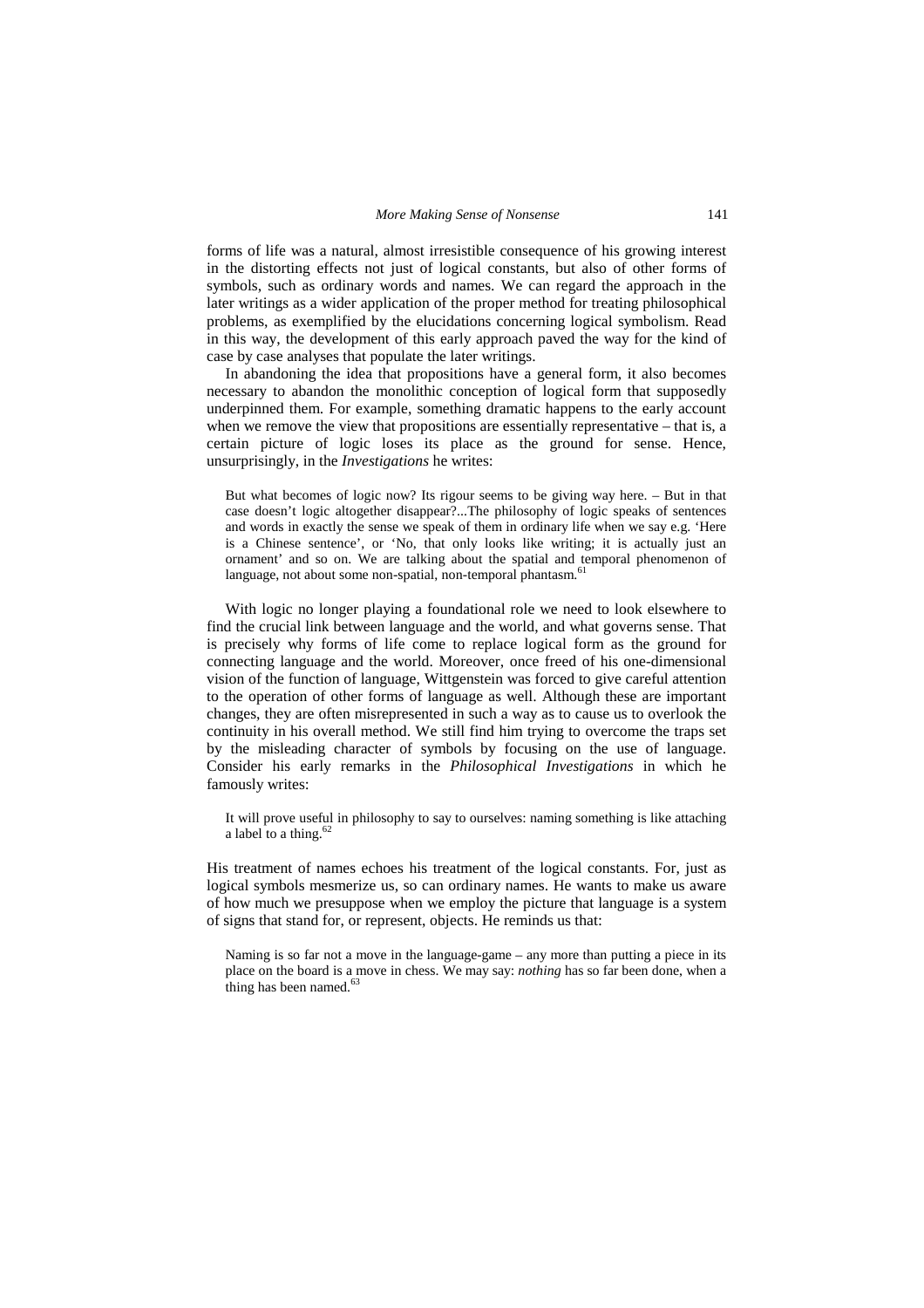We are urged to think of words not as mere labels but akin to the handles and knobs in locomotives. These all have many different jobs that must be understood in relation to one another.

 Furthermore, attention to the early work sheds light on his use of alternative language games as a philosophical tool.<sup>64</sup> In such cases, we are asked to imagine situations in which 'others' use concepts differently than we do for the express purpose of getting a clear view of the grammar of our own language.<sup>65</sup> Consider, for example, why he introduces us to the possibility of other language games that might surround the concept pain, as in the extreme case described in Zettel<sup>66</sup> where he conjures up a tribe which employ two different concepts of pain: '...one is applied where there is visible damage and is linked with tending, pity and so on. The other is used for stomach-ache for example, and is tied up with mockery of anyone who complains'.<sup>67</sup> Accordingly, unless members of this tribe can locate some kind of outer bodily damage they will not regard the person as experiencing what-we-would-call-'pain'. Their notion of what counts as pain cuts much more finely than would ours. Or, as Wittgenstein puts it, they, '...have concepts which cut across ours'.68 I claim that at least one crucial aim of these exercises in imagination is to get us to realize that 'We are not analysing a phenomena (e.g. thought) but a concept (e.g. that of thinking), therefore the use of the word'.<sup>69</sup> For example, this helps to break us of our natural temptation, if we hold that language serves to name objects, to try to observe the processes that go on when we are thinking. That is, we try to observe some *thing* that the word *thinking* names. Thus, he notes:

In order to get clear about he meaning of the word 'think' we watch ourselves while we think; what we observe will be what the word means. – But this concept is not used like that.<sup>70</sup>

He tells us: 'What we deny is that the picture of the inner process gives us the correct idea of the use of the word "to remember"'.<sup>71</sup> But in denying that there is some *process* or *thing* that the term 'thinking' designates, Wittgenstein is emphasizing what should be of interest to us when we wish to investigate the nature of our psychology. He writes:

[W]e forget that what should interest us is the question: how do we *compare* these experiences; what criterion of identity *do we fix* for their occurrence?<sup>72</sup>

 We are reminded that 'We learn the word "think" *under particular circumstances*' 73and also that 'The surroundings give it its importance'.74 It is precisely for this reason that our use of language is not *arbitrary*, relative or merely conventional. This is why 'One cannot guess how a word functions. One has to *look at* its use and learn from that' and why he urges us to, 'Let the use of words teach you their meaning!'.75 This use of language games is reminiscent of his use of truth tables in the *Tractatus*. In this light the later writings are natural evolutions from his early work.

 This is not to deny that there are important differences in the early and late periods. Indeed, these also need to be emphasized. But this is only possible by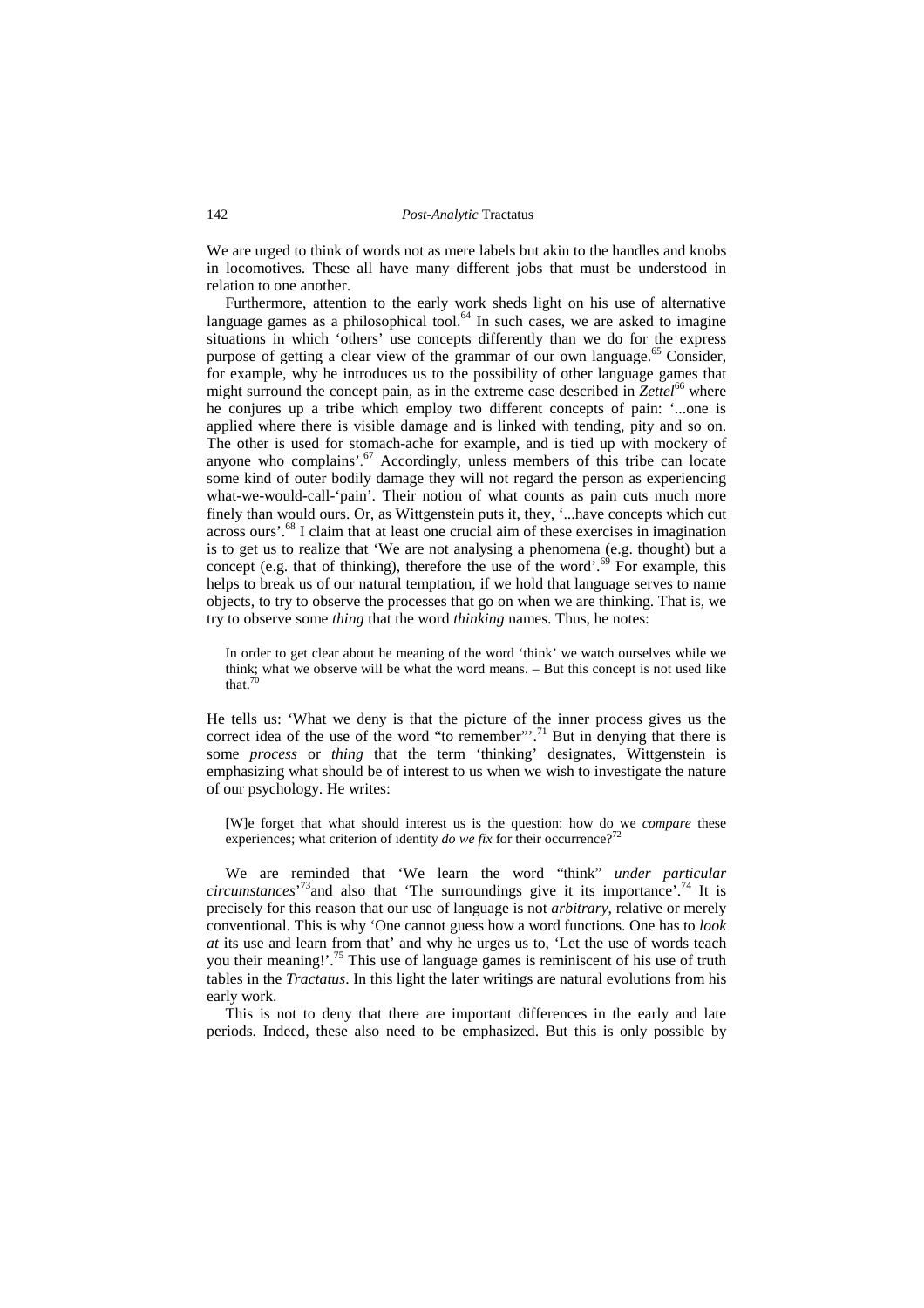giving detailed attention to the effects of the move from logical form to forms of life.

 Usefully, in considering to what extent Wittgenstein ought to be thought of as a transcendental philosopher, Meredith Williams compares and contrasts his philosophical approach with that of Kant. The similarities are clear. Both are concerned with issues concerning the bounds of sense such that it makes it look as if Wittgenstein's grammar could be a substitute for Kantian *synthetic a priori* categories. But the key difference between them is that, even in his early philosophy, logical form, which says nothing, could not be equated with Kantian categories, if these are regarded as defining a positive limit to the bounds of sense.

 Even more so, the later Wittgenstein had an obviously fluid vision of what drives conceptual change and what underlies the boundaries of sense. Accordingly, in his famous discussion of the concept of 'game', we are told that, '...the extension of the concept is not closed by a frontier....For how is the concept of a game bounded?...Can you give the boundary?'.<sup>76</sup> Thus:

We do not know the boundaries because none have been drawn. To repeat, we can draw a boundary for a special purpose. Does it take that to make the concept usable? Not at all. $77$ 

Concepts get their lives from our practices, not vice versa. This is why it is mistaken to treat 'communities' or 'grammar' as fixed. Since these practices develop and evolve, there can be no transcendental setting of limits to sense in advance or once and for all. It is for this reason that philosophers cannot theorize from the general to the particular, but must instead merely describe and be vigilant of transgressions of sense. In this he, '...inverts the Kantian order of priority'.

Bearing these points in mind, we are now better armed to consider the nature of his remarks on ethics at the end of the *Tractatus*.

#### **Remarks on Value**

We can throw light on Wittgenstein's early remarks concerning ethics, aesthetics and religion by focusing on his changed views about the nature of sense. This is vital, since these remarks are regularly identified as being the very heart of the work.<sup>79</sup> As with logic, we are told that these domains are both transcendental and nonsensical. But, as Peterson notes, they are non-representational in a different way than logical 'statements'. He rightly insists that they involve 'what lies outside of language' whereas logic concerns what is internal to it (given the Tractarian view). $8^{\circ}$ 

 In advancing her strong therapeutic reading, Diamond claims that Wittgenstein's understanding of nonsense in both periods is uniform, and effectively equates to the 'technical' sense of nonsense, found in the Tractatus. Therefore given that his remarks on ethics are designated as nonsensical they must be treated just as any other kind of nonsense. But, as we noted earlier, for Diamond there is only one kind of nonsense.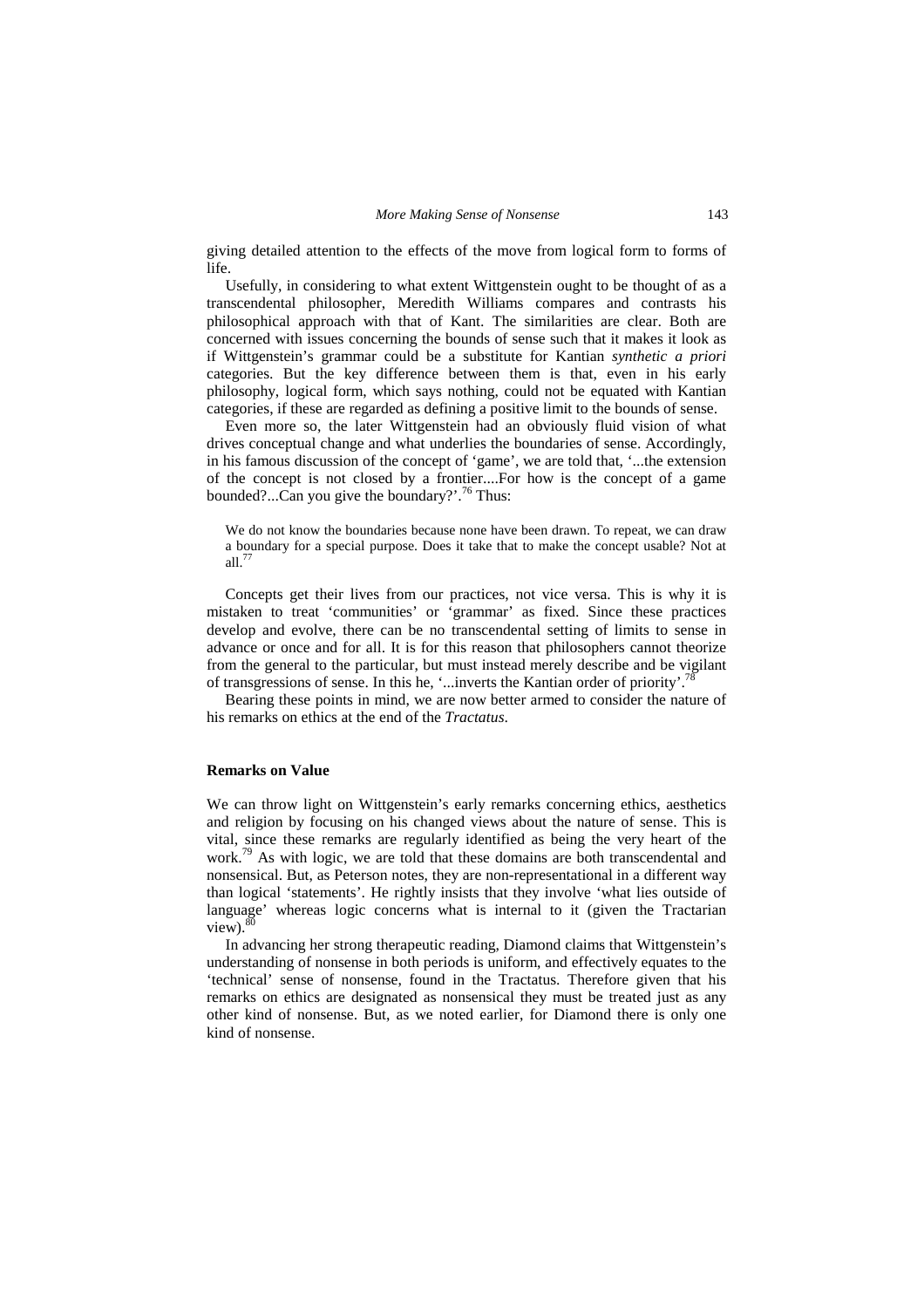One paradox that emerges in advancing this view is that in order to take seriously Wittgenstein's early views on nonsense it seems we must also take seriously his remarks on propositions serving as pictures of facts. But this would require us to read those sections of the Tractatus non-ironically, against the counsel of the therapeutic reading. Even more seriously, the strong therapeutic reading makes it difficult to see why he places such importance on the final sections of the work if they are simply nonsensical remarks to be overcome and thrown away. Diamond, to her credit, attempts to circumvent this problem by distinguishing the attractiveness of speaking ethical nonsense as opposed to speaking other forms of nonsense. She treats, '...cases of understanding a person as saying in his heart something that makes no sense, [as] something which we have the imaginative resources to grasp as attractive where that imaginative capacity is tied to our own capacities as moral agents'. $81$  She writes:

...if we read the *Tractatus* right, the upshot of the book will be different in regard to the two sorts of utterers of nonsense. The attractiveness of philosophical sentences will disappear through the kind of self-understanding that the book aims to lead to in philosophers; the attractiveness of ethical sentences will not. But if we understand ourselves, ourselves the utterers of ethical nonsense, we shall not come out with ethical sentences under the illusion that we are talking sense. $82$ 

But if all speaking nonsense is really on a par  $-$  that is, it is all like saying 'piggly-wiggly' – then how can uttering one bit of nonsense be more attractive than uttering another?

 Diamond is right in that to think that Wittgenstein was suggesting that there could not be ethical 'doctrines' or 'propositions'. However, what we should not lose sight of is that her reading also rules out a more sophisticated understanding of the ethical remarks – one which makes sense of Wittgenstein's evolving conception of language. For example, the fact that he regarded ethical remarks as strictly nonsensical but nonetheless important is best seen as a vital insight into the essence and function of ethical language, albeit a negative one. That is, Wittgenstein realized that they, too, are non-representational in that they do not serve to represent facts.83 Yet, he saw that the silence of ethics was pregnant in a way in which the silence of logic was not. That is, he struggled to maintain that ethics had a profound status, despite being nonsensical in Tractarian terms. His emphasis was on its profundity. This was tied to the fact that ethics is nonsensical only to the extent that he recognized that it did not involve factual statements. The problem was that, given his uniform account of sense and nonsense, he did not have the resources in his early philosophy to properly develop his positive view of ethics. This was a source of genuine tension for him. Yet, as Wittgenstein's views on the essence of language evolved this and other important arenas of discourse no longer had to be regarded as nonsensical merely because they lay outside the bounds of the factual. He came to recognize that boundaries may be drawn for, '…various kinds of reason'.84 Once freed of the Tractarian vision of the function of language, the later Wittgenstein was better able to explicate his views concerning the nature of nonsense itself. On this reading he was aware from the outset, even if only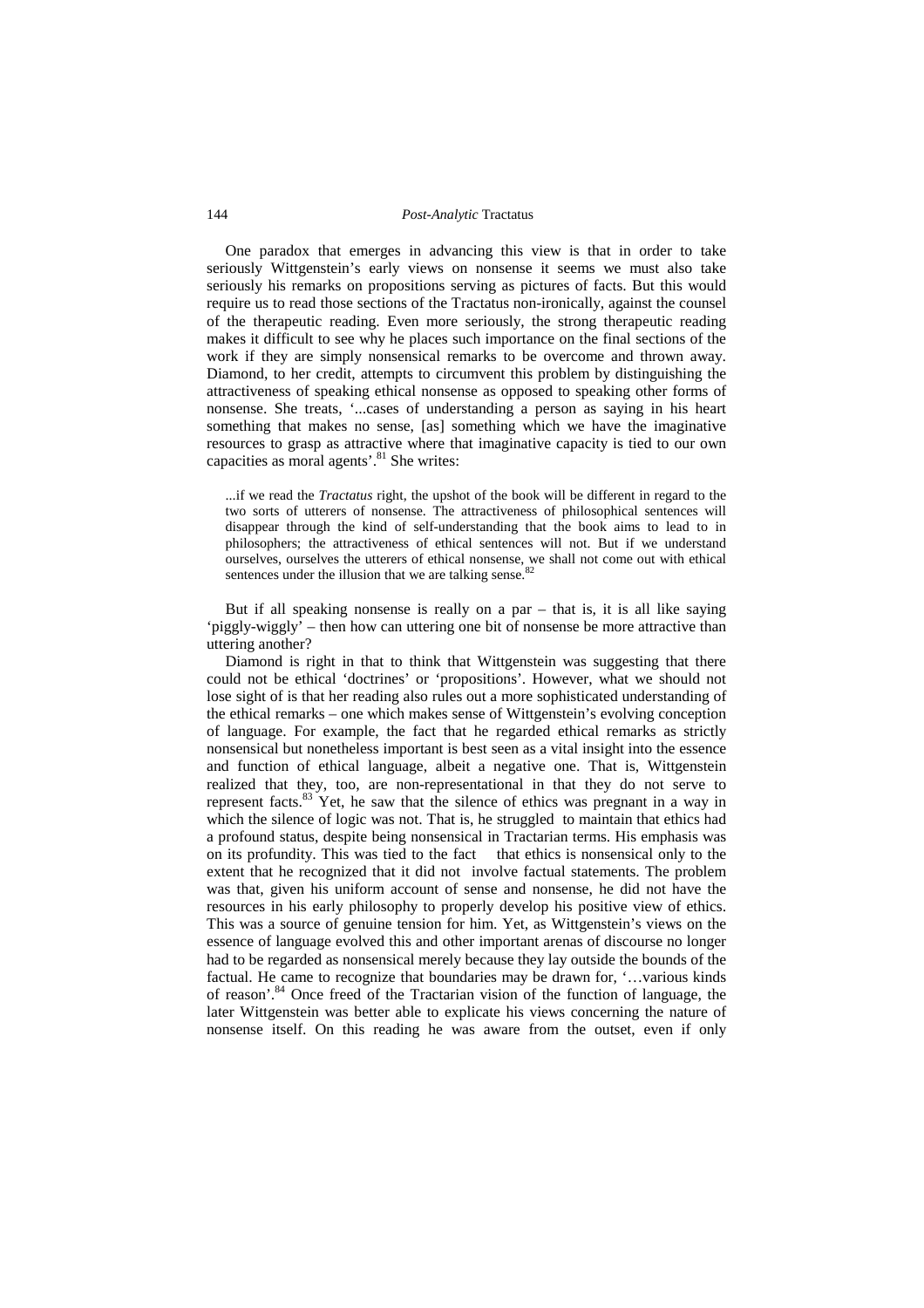negatively, that ethical talk is not a form of 'factual discourse'. This fits well with his more mature position concerning language games that relate to particular domains and the attention he demands that we give to the context of our activities. If we focus on the changes in his account of sense as he moved from logical forms to forms of life, we can see how he advanced from a mere recognition that ethical language was non-representational and began to focus more positively on the contexts in which such remarks occur.

 However, seeing these developments in his thought is ruled out by a reading that doesn't allow us to take his views on the general form of propositions seriously. When we consider the links *and* breaks between the early and later writings, it becomes clear that it is a mistake to think that all that is regarded as nonsensical in the *Tractatus* can be treated alike. <sup>86</sup> As Reid puts it, in this light we can see, '...a strong warning from the perspective of his later thought that the frame of the *Tractatus* is not the expression of a clear grasp on the part of the author of the *Tractatus* of what it is to label some use of language "nonsense"...'.<sup>85</sup> Moreover, the very fact that Wittgenstein was prepared to allow for the existence of profound forms of nonsense in his early work, despite being unable to incorporate this idea seamlessly into his thinking, is vital to an understanding of the man, what he found important and how his thinking progressed.

#### **Notes**

\* I would like to thank Jo Wolff for allowing me to reuse and expand upon material from my section of the paper, 'Making Sense of Nonsense: Kierkegaard and Wittgenstein', written jointly with John Lippitt, and published in *Proceedings of the Aristotelian Society*, **XCVIII** (3).

1 Ludwig Wittgenstein, *Culture and Value*, ed. G.H. von Wright and H. Nyman, trans. P. Winch (Oxford: Blackwell, 1980), p. 20e.

2 An example of this kind of view is inherent in Marie McGinn's claim that these works are '...both clearly by the same author, but one whose *conception of his philosophical task* undergoes a profound change' (Marie McGinn, *Wittgenstein and the Philosophical Investigations*, London: Routledge, 1997, p. 2, emphasis mine). Or similarly, according to Hacker, '...what is much more important is that the *Investigations* as a whole stands opposed to the philosophical *spirit* of the *Tractatus*' (P.M.S. Hacker, *Wittgenstein's Place in Twentieth-Century Analytic Philosophy*, Oxford: Blackwell, 1996, p. 98, emphasis mine).

3 James Conant, 'Must We Show What We Cannot Say?', in R. Fleming and M. Payne (eds), *The Senses of Stanley Cavell*, Bucknell Review (Lewisburg, PA: Bucknell University Press, 1989), pp. 248, 266.

4 Cora Diamond, *The Realistic Spirit: Wittgenstein, Philosophy and the Mind* (Cambridge, MA: MIT Press, 1991), p. 18.

5 Ibid., pp. 181–82; cf. also p. 194. For this reason she is openly hostile to standard readings because, '...the attempt to take the *Tractatus* as metaphysical in a straightforward sense (as in Norman Malcolm's *Nothing is Hidden: Wittgenstein's Criticism of his Early Thought*, Oxford: Blackwell, 1986) yields plain nonsense or plain self-contradictions' (Diamond, *The Realistic Spirit*, *op. cit*., n. 4, p. 19).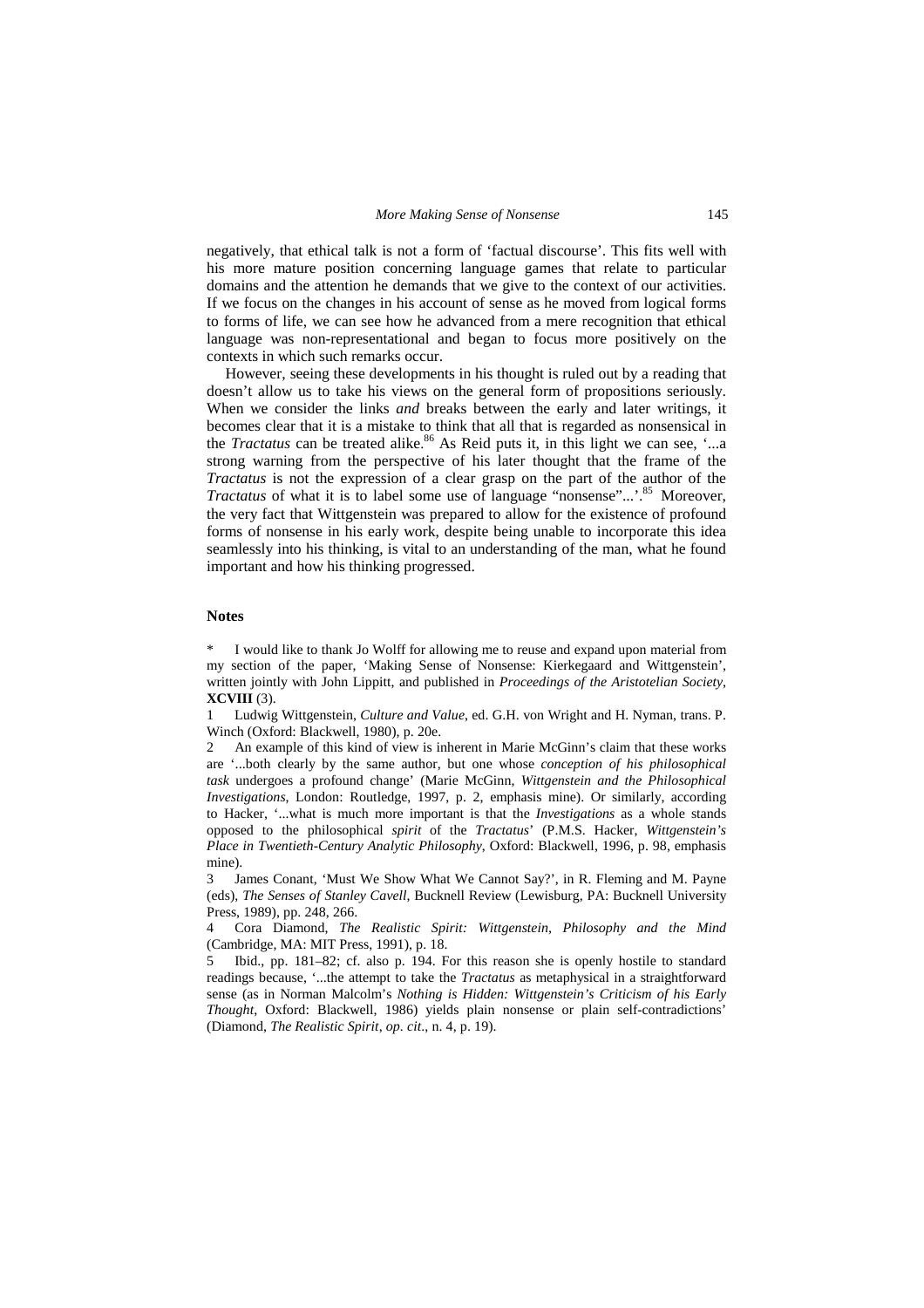6 Ludwig Wittgenstein, *Tractatus Logico-Philosophicus*, trans. D.F. Pears and B.F. McGuinness (London: Routledge, 1922). Referred to throughout text as TLP.

7 James Conant, 'Putting Two and Two Together: Kierkegaard, Wittgenstein and the Point of View for Their Work as Authors', in T. Tessin and M. von der Ruhr (eds), *Philosophy and the Grammar of Religious Belief*, (Basingstoke: Macmillan, 1995), p. 250. Cf. also Ludwig Wittgenstein, *Philosophical Investigations*, ed. R. Rhees and G.E.M. Anscombe, trans. G.E.M. Anscombe, 2nd edn (Oxford: Blackwell, 1958), §§ 119, 464.

8 Conant, 'Must We Show What We Cannot Say?', *op. cit*., n. 3, p. 246.

9 Conant, 'Putting Two and Two Together', *op. cit*., n. 7, p. 249. *Prima facie* support is lent to Conant by Wittgenstein's remark that 'There is not a philosophical method, though there are indeed methods, like different therapies' (Wittgenstein, *Philosophical Investigations*, *op. cit*., n. 7, § 133).

10 Conant, 'Putting Two and Two Together', *op. cit*., n. 7, pp. 269–71.

11 See Diamond, *The Realistic Spirit*, *op. cit*., n. 4, p. 19, p. 201.

12 Ibid., p. 182.

13 Richard R. Brockhaus, *Pulling up the Ladder: The Metaphysical Roots of Wittgenstein's Tractatus Logico-Philosophicus* (La Salle: Open Court, 1991, p. 1–2

14 Cf. Wittgenstein, *Philosophical Investigations*, *op. cit*., n. 7, §§ 127, 89 and 90.

15 Marie McGinn, 'Between Metaphysics and Nonsense: Elucidation in Wittgenstein's *Tractatus*', *Philosophical Quarterly*, **49**, 1999, p. 501.

16 Cf. Bertrand Russell, 'On Denoting', reprinted in R.C. Marsh (ed.), *Logic and Knowledge*, London: Unwin, 1956, p. 54.

17 Cf. Donald Peterson, *Wittgenstein's Early Philosophy: Three Sides of the Mirror*  (Toronto: University of Toronto Press, 1990), p. 48; Brian McGuinness, 'The Grundgedanke of the *Tractatus*', in *Understanding Wittgenstein*, Royal Institute of Philosophy Lectures, 1972/73, vol. 7 (London: Macmillan, 1976), pp. 49–50; Henry Finch, *Wittgenstein: The Later Philosophy: An Exposition of the 'Philosophical Investigations'* (New Jersey: Humanities Press, 1977), p. 5.

18 Pears tells us that Wittgenstein's 'picture theory' gave him '...a platform to criticise Russell's Platonic Theory of logic. The platform is Aristotelian in this sense: it brings down sentential forms from Russell's transcendent world and treats them as immanent in this world': David Pears, *The False Prison: A Study of the Development of Wittgenstein's Philosophy*, Vol. 1 (Oxford: Clarendon Press, 1987), p. 29.

19 Cf. Peterson, *Wittgenstein's Early Philosophy*, *op. cit.*, n. 17, p. 47.

20 Cf. ibid., pp. 36, 40; also Pears, *The False Prison*, *op. cit*., n. 18, p. 29.

21 Cf. Peter Hylton, 'Functions, Operations and Sense in Wittgenstein's *Tractatus*', in W. Tait (ed.), *Early Analytic Philosophy* (Chicago: Open Court, 1997), p. 97.

22 Ibid., p. 96.

23 Bertrand Russell, 'The Philosophy of Logical Atomism', reprinted in R.C. Marsh (ed.), *Logic and Knowledge* (London: Unwin, 1956), p. 270.

24 Ibid.

25 Ibid.

26 McGinn, 'Between Metaphysics and Nonsense', *op. cit.*, n. 15, p. 497.

27 Ibid., p. 500.

28 Ibid., p. 148. One important difference between McGinn's reading and mine, is that she adopts the traditional reading of Wittgenstein's views on analysis and elementary propositions, whereas I do not. See McGinn, 'Between Metaphysics and Nonsense', *op. cit.*,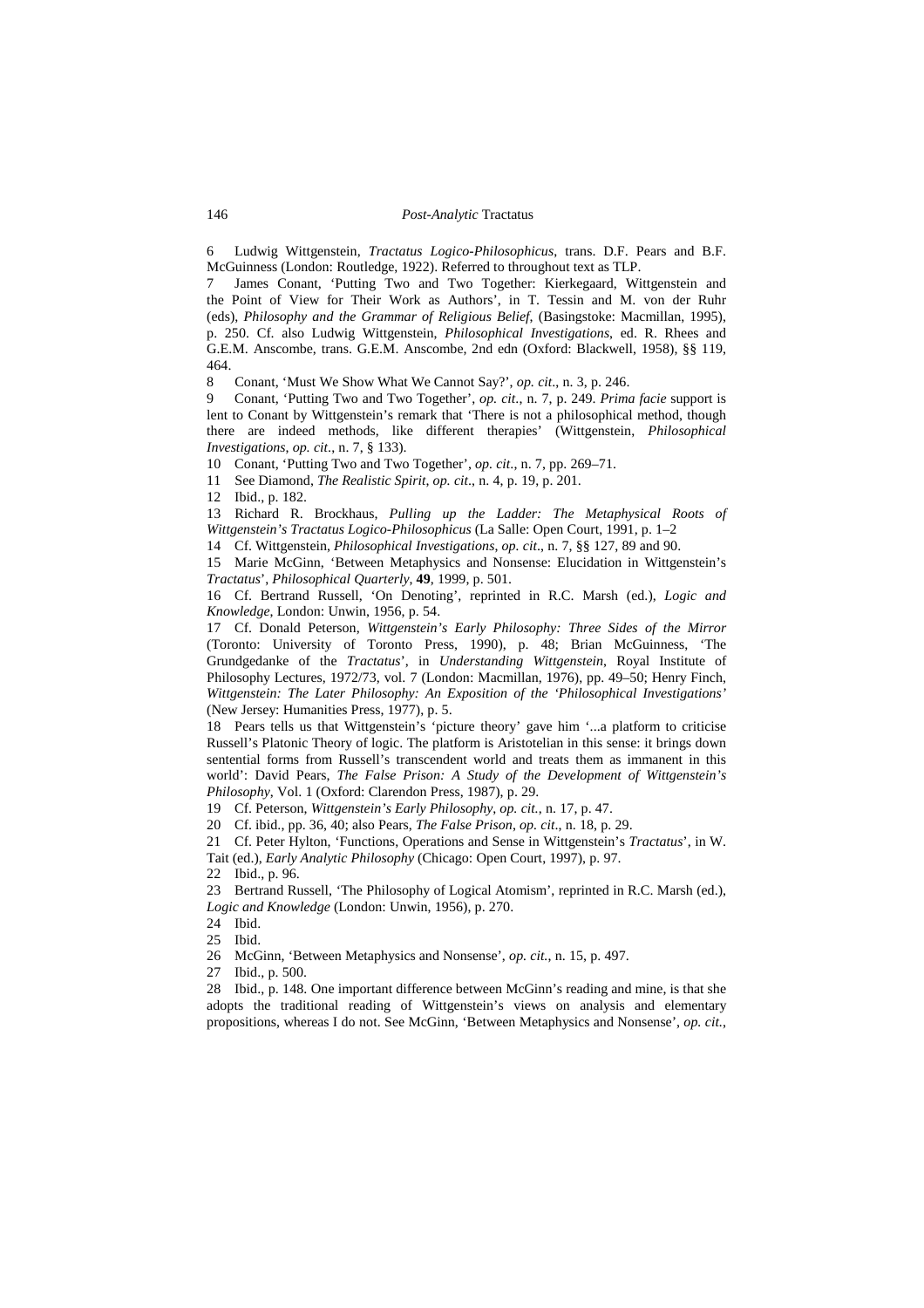n. 15, p. 498. Cf. Lynette Reid, 'Wittgenstein's Ladder: The *Tractatus* and Nonsense', *Philosophical Investigations*, **21** (2), pp. 109–12.

29 Reid, 'Wittgenstein's Ladder', *op. cit.*, n. 28, p. 122.

30 Reid gives a useful account of Wittgenstein's views on issues concerning the end and nature of philosophical analysis that she contrasts with what he had written in the *Notebooks* (Ludwig Wittgenstein, *Notebooks, 1914–1916*, ed. G.H. von Wright and G.E.M. Anscombe, trans. G.E.M. Anscombe, Basil Blackwell: Oxford, 1969). See Reid, 'Wittgenstein's Ladder', *op. cit.*, n. 28, pp. 110–11. For example, whereas some examples of elementary propositions are attempted in the *Notebooks*, there are none in the *Tractatus*. She is right that one cannot simply move from what was written in the *Notebooks* to illuminate the *Tractatus*.

31 Cf. Wittgenstein, *Philosophical Investigations*, *op. cit*., n. 7, § 134.

32 Wittgenstein, *Culture and Value*, *op. cit*., n. 1, p. 7e.

33 Conant, 'Must We Show What We Cannot Say?', *op. cit*., n. 3, p. 244. Conant stands opposed to those who maintain that '...for the *Tractatus* the propositions of ethics and religion – as well as either all or only the most important propositions of the *Tractatus* itself – are both nonsensical and deeply significant': ibid., p. 247. See also Conant, 'Putting Two and Two Together', *op. cit*., n. 7, p. 252.

34 Conant remarks on the impossibility of there being different types of nonsense (cf. Conant, 'Must We Show What We Cannot Say?', *op. cit*., n. 3, pp. 252, 253, 261). Diamond, for her part, says '...for Wittgenstein there is no kind of nonsense which is nonsense on account of what the terms composing it mean – there is as it were no positive nonsense' (Diamond, *The Realistic Spirit*, *op. cit*., n. 4, pp. 106, 112). She goes on: 'I should claim that [this] view of nonsense...was consistently held to by Wittgenstein throughout his writings, from the period before the *Tractatus* was written and onwards' (ibid., p. 107).

35 Cora Diamond, 'Ethics, Imagination and the Method of Wittgenstein's *Tractatus*', in R. Heinrich and H. Vetter (eds), *Bilder der Philosophie, Wiener Reihe* **5** (Vienna: Oldenbourg, 1991), p. 65.

36 Koethe notes, 'On [Diamond's] account, the *Tractatus* does *not* attempt to articulate a metaphysical and semantic theory of the nature of language...Wittgenstein's aim is to subject the notions figuring in that ostensible articulation – states of affairs, objects, logical form, and so on  $-$  to "a destablization from the inside" in a effort to demonstrate their literal incoherence': John Koethe, *The Continuity of Wittgenstein's Thought* (Ithaca, NY: Cornell University Press, 1996), p. 37.

37 Diamond, 'Ethics, Imagination and the Method', *op. cit*., n. 35, pp. 57, 55.

38 Wittgenstein, *Philosophical Investigations*, *op. cit*., n. 7, p. viii.

39 Ibid., §§ 89, 92, 96, 98, 105, 107–8, 114–15.

40 Dale Jacquette, 'Wittgenstein and the Colour Incompatibility Problem', *History of Philosophy Quarterly*, **7** (3), p. 353.

41 This period is of great interest precisely because, as Finch notes, 'Judging from the posthumously published *Philosophical Remarks* and *Philosophical Grammar*, Wittgenstein moved with almost agonizing slowness to the new position that language makes sense only as it is altogether intertwined with different kinds of activities' (Finch, *Wittgenstein: The Later Philosophy*, *op. cit*., n. 17, p. 4).

42 Richard McDonough, 'A Note on Frege's and Russell's Influence on Wittgenstein's *Tractatus*', *Russell*, **3** (14), 1994, p. 42. Cf. also McGinn, 'Between Metaphysics and Nonsense', *op. cit.*, n. 15, pp. 2, 4, 9–10.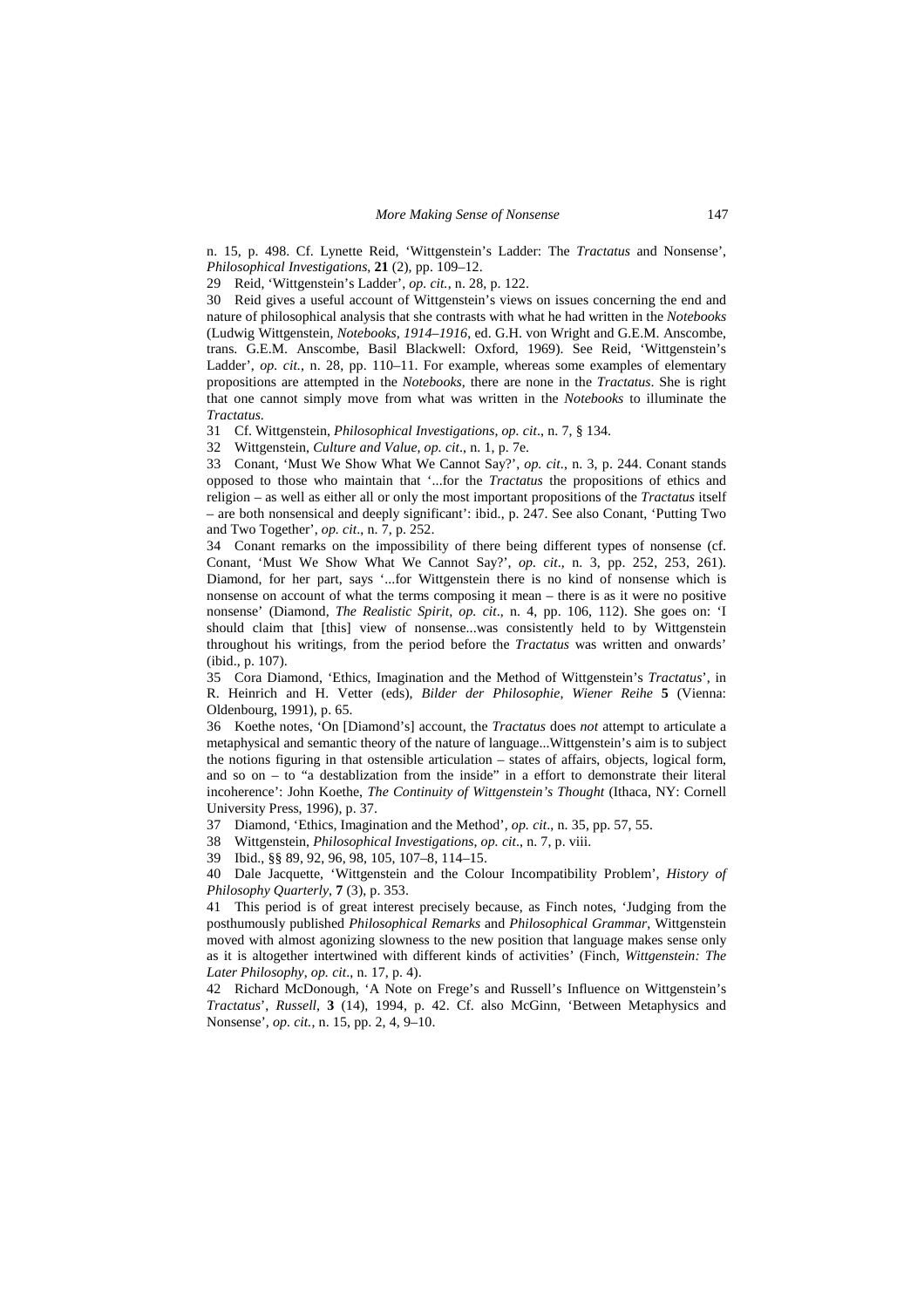43 Mayer convincingly argues against the view that the numbering was meant to be in the style of a musical score or an intuitive rhythm. Indeed, she employs evidence from the *Prototractatus* to reveal that the sub-propositions of the *Tractatus* are for the most part, just as Wittgenstein claimed, meant as elaborations or comments upon earlier remarks. Thus, she likens the work to 'an architectonic construction' and claims that its numbering system '...reflects primarily a method of construction' (Verena Mayer, 'The Numbering System in the *Tractatus*', *Ratio*, **6** (2), 1993, p. 112). This is at least consistent with the idea that these 'statements' were meant as elucidations.

44 Cf. Daniel Hutto, 'Was the Later Wittgenstein a Transcendental Idealist?', in P. Coates and D. Hutto (eds), *Current Issues in Idealism* (Bristol: Thoemmes Press, 1996), p. 147.

45 Wittgenstein, *Philosophical Investigations*, *op. cit*., n. 7, § 19.

46 Ibid., § 23.

47 Cf. Koethe, *The Continuity of Wittgenstein's Thought*, *op. cit*., n. 36, p. 2.

48 Bertrand Russell, *My Philosophical Development* (London: Routledge, 1959), p. 114.

49 Anscombe attempts to illustrate this point when she writes 'I once bought toffees with the names of the flavours "treacle", "Devon cream" and so on printed on the papers and was momentarily startled to find one labelled "fruit or nut". It cannot be "fruit or nut", I said. It's fruit or it's nut. Any attempt to say what the truth-functional constants like "or" mean must fail: we can only shew it' (G.E.M Anscombe, *An Introduction to Wittgenstein's Tractatus* (Philadelphia: University of Pennsylvania Press, 1959), p. 164).

50 Wittgenstein, *Philosophical Investigations*, *op. cit*., n. 7, § 656.

51 Ibid., p. 226.

52 Ibid., § 206.

53 Meredith Williams, *Wittgenstein's Meaning and Mind* (London: Routledge, 1998), pp. 222, 180.

54 Ibid., p. 210.

55 Williams notes that by stressing the social character of meaning and the importance of training, Wittgenstein produces '...a dynamic rather than a static account of the rulegoverned practice' (ibid, p. 168).

56 Wittgenstein, *Philosophical Investigations*, *op. cit*., n. 7, § 654. Cf. also idem, *Last Writings on the Philosophy of Psychology*, Vol. I, ed. G.H. von Wright and H. Nyman, trans. C.G. Luckhardt and M.A.E. Aue (Oxford: Blackwell, 1982), § 873.

57 Wittgenstein, *Philosophical Investigations*, *op. cit*., n. 7, §§ 373, 371.

58 Wittgenstein, *Culture and Value*, *op. cit*., n. 1, p. 10e.

59 TLP 4.0031; Philosophical Investigations, op. cit., n. 7, § 122. Cf. also Koethe, The Continuity of Wittgenstein's Thought, op. cit., n. 36, p. 60.

60 Wittgenstein, *Philosophical Investigations*, *op. cit*., n. 7, § 109.

61 Ibid., § 108.

62 Ibid., § 15.

63 Ibid., § 49.

64 In 1948 Wittgenstein writes, '...Nothing is more important for teaching us to understand the concepts we have than constructing fictitious ones' (Wittgenstein, *Culture and Value*, *op. cit*., n. 1, p. 74e).

65 Wittgenstein reminds us that, 'The language games are rather set up as objects of comparison which are meant to throw light on the facts of our language by way not only of similarities, but also of dissimilarities' (Wittgenstein, *Philosophical Investigations*, *op. cit*., n. 7, § 130; cf. also § 122).

66 Ludwig Wittgenstein, *Zettel*, 2nd edn, ed. G.E.M. Anscombe and G.H. von Wright, trans. G.E.M. Anscombe (Oxford: Basil Blackwell, 1967), § 380.